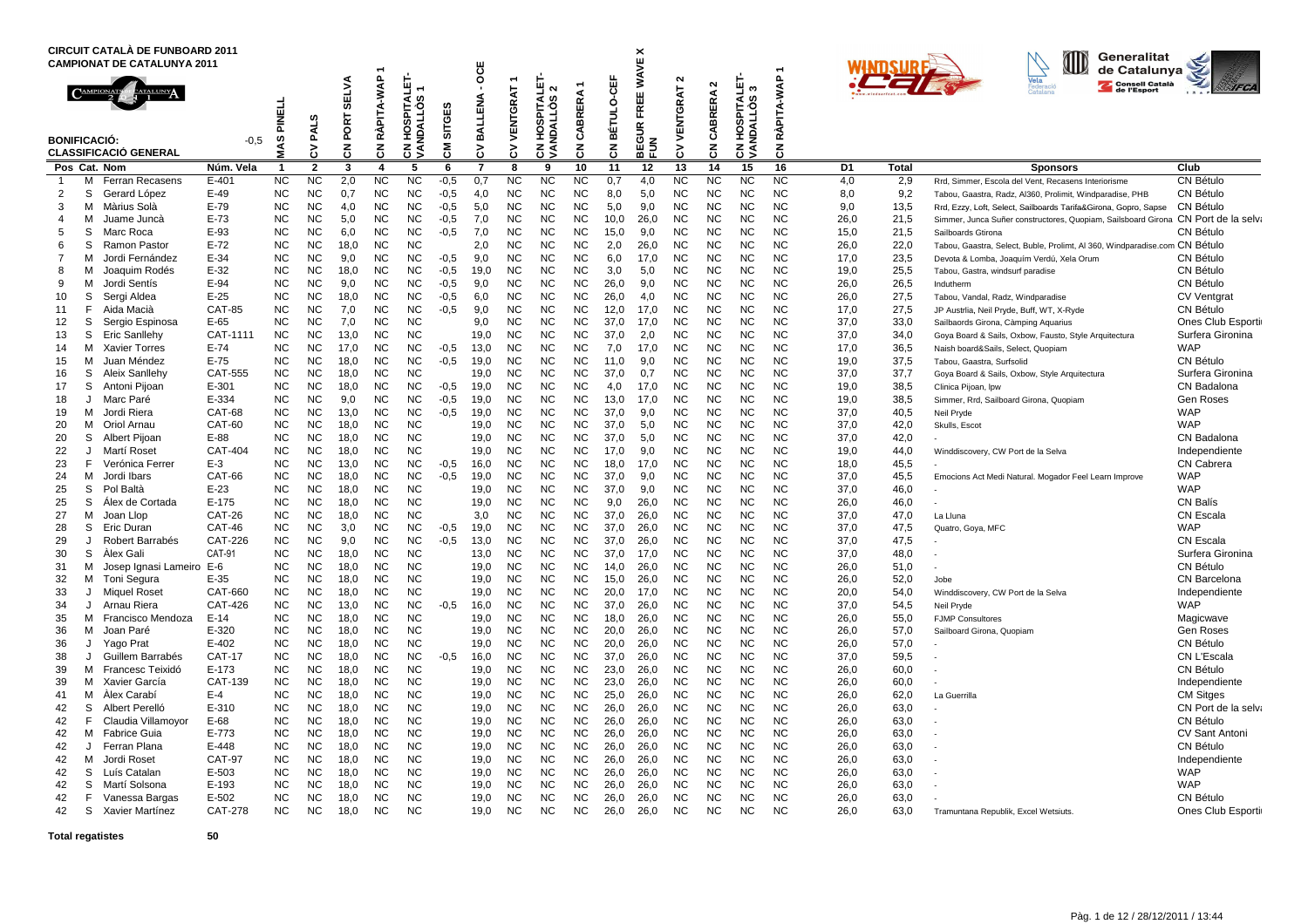|                     |   | <b>CIRCUIT CATALÀ DE FUNBOARD 2011</b><br><b>CAMPIONAT DE CATALUNYA 2011</b> |                |           |           |                                       |                  |                                                    |                            |                  |                         |                                               |             |                           | ×<br>Ч                                   |           |                             |                                        |           |      |              | Generalitat<br>IID<br>de Catalunya                  | ఆ             |
|---------------------|---|------------------------------------------------------------------------------|----------------|-----------|-----------|---------------------------------------|------------------|----------------------------------------------------|----------------------------|------------------|-------------------------|-----------------------------------------------|-------------|---------------------------|------------------------------------------|-----------|-----------------------------|----------------------------------------|-----------|------|--------------|-----------------------------------------------------|---------------|
| <b>BONIFICACIÓ:</b> |   | <b>CATALUNY</b><br><b>CLASSIFICACIÓ GENERAL</b>                              | $-0.5$         |           | ŕ١        | ₩<br><b>DRT</b><br>õ<br>z<br>$\cdots$ | ≸<br>RÁPITA<br>중 | Ч<br>ဖာ<br>⋖<br>۰Ο<br>SPIT,<br>◄<br>ğ<br>£<br>ह डु | ш<br>O<br>m<br>$^{\prime}$ | ö<br>z<br>픸<br>≃ | Б<br>Ğ<br>уш<br>У<br>č١ | $\sim$<br>ທ<br>۰Ο<br><b>NDALL</b><br>$\Omega$ | ≃<br>面<br>뚦 | 岀<br>$\ddot{\phantom{1}}$ | ш<br>$\widetilde{\mathbb{E}}$<br>OΖ<br>꼶 | ິ         | ີ<br><b>BRERA</b><br>ن<br>る | யுக<br>∢ ຜ<br>ە⊶<br>연국<br>ğ<br>z<br>3S | œ<br>Ω    |      |              | Vela<br>Consell Català<br>Federació<br>Catalana     | <b>WAIFCA</b> |
|                     |   | <b>MÀSTERS</b>                                                               |                |           |           |                                       |                  |                                                    |                            |                  |                         |                                               |             |                           |                                          |           |                             |                                        |           |      |              |                                                     |               |
|                     |   | Pos Cat. Nom                                                                 | Núm. Vela      |           | ຳ         | 3                                     |                  |                                                    |                            |                  | 8                       | 9                                             | 10          | 11                        | 12                                       | 13        | 14                          | 15                                     | 16        | D1   | <b>Total</b> | <b>Sponsors</b>                                     | Club          |
|                     |   | <b>Ferran Recasens</b>                                                       | $E-401$        | <b>NC</b> | <b>NC</b> | 0.7                                   | <b>NC</b>        | ΝC                                                 | $-0,5$                     | 0.7              |                         | NC.                                           | NC.         |                           |                                          | ΝC        | ΝC                          | <b>NC</b>                              | <b>NC</b> | 0,7  | 1,6          | Rrd. Simmer. Escola del Vent. Recasens Interiorisme | CN Bétulo     |
|                     |   | Màrius Solà                                                                  | $E-79$         | <b>NC</b> | <b>NC</b> | 3,0                                   | <b>NC</b>        | NС                                                 | $-0.5$                     | 3.0              | NC.                     | <b>NC</b>                                     | <b>NC</b>   | 3.0                       | 4.0                                      | NC        | NС                          | <b>NC</b>                              | <b>NC</b> | 4.0  | 8,5          | Doctor X, Sapse.com                                 | CN Bétulo     |
|                     |   | Jaume Juncà                                                                  | <b>CAT-73</b>  | <b>NC</b> | <b>NC</b> | 2,0                                   | <b>NC</b>        | ΝC                                                 | $-0,5$                     | 2,0              | NC.                     | <b>NC</b>                                     | <b>NC</b>   | 6.0                       | 11,0                                     | NC        | NC                          | NC.                                    | <b>NC</b> | 11,0 | 9,5          | Juncà Sañer Constructor                             | <b>WAP</b>    |
|                     |   | Joaquim Rodés                                                                | $E-32$         | <b>NC</b> | <b>NC</b> | 8,0                                   | <b>NC</b>        | ΝC                                                 | $-0,5$                     | 8,0              | NC.                     | NC                                            | <b>NC</b>   | 2,0                       | 3,0                                      | <b>NC</b> | ΝC                          | <b>NC</b>                              | <b>NC</b> | 8,0  | 12,5         | Sailboards Girona, Loft Sails                       | CN Bétulo     |
|                     |   | Jordi Fernández                                                              | $E-34$         | <b>NC</b> | <b>NC</b> | 4,0                                   | <b>NC</b>        | ΝC                                                 | $-0,5$                     | 5,0              | NC.                     | <b>NC</b>                                     | <b>NC</b>   | 4,0                       | 9,0                                      | NC        | NC                          | ΝC                                     | <b>NC</b> | 9,0  | 12,5         | Devota & Lomba                                      | CN Bétulo     |
|                     |   | Jordi Sentís                                                                 | $E-94$         | <b>NC</b> | <b>NC</b> | 5,0                                   | <b>NC</b>        | ΝC                                                 | $-0,5$                     | 5,0              | NC.                     | NC                                            | <b>NC</b>   | 15,0                      | 4,0                                      | NC        | NC                          | <b>NC</b>                              | NC.       | 15,0 | 13,5         | Indutherm                                           | CN Bétulo     |
|                     |   | Xavier Torres                                                                | $E-74$         | <b>NC</b> | <b>NC</b> | 6,0                                   | <b>NC</b>        | ΝC                                                 | $-0,5$                     | 4,0              | NC.                     | <b>NC</b>                                     | <b>NC</b>   | 5.0                       | 9,0                                      | <b>NC</b> | NC                          | <b>NC</b>                              | <b>NC</b> | 9,0  | 14,5         | Naish Boards & Sails                                | <b>WAP</b>    |
|                     |   | Jordi Riera                                                                  | CAT-68         | <b>NC</b> | <b>NC</b> | 6,0                                   | <b>NC</b>        | ΝC                                                 | $-0,5$                     | 8,0              | NC.                     | NC.                                           | <b>NC</b>   | 18,0                      | 4,0                                      | <b>NC</b> | NC                          | NС                                     | <b>NC</b> | 18,0 | 17,5         |                                                     | <b>WAP</b>    |
|                     |   | Oriol Arnau                                                                  | CAT-60         | <b>NC</b> | <b>NC</b> | 8,0                                   | <b>NC</b>        | ΝC                                                 |                            | 8,0              | NC.                     | <b>NC</b>                                     | <b>NC</b>   | 18,0                      | 2,0                                      | NC        | ΝC                          | <b>NC</b>                              | <b>NC</b> | 18,0 | 18,0         | Skulls, Escot                                       | <b>WAP</b>    |
|                     |   | Juan Méndez                                                                  | $E-75$         | <b>NC</b> | <b>NC</b> | 8,0                                   | <b>NC</b>        | NC                                                 | $-0,5$                     | 8,0              | NC.                     | N <sub>C</sub>                                | <b>NC</b>   | 7,0                       | 4,0                                      | <b>NC</b> | NC                          | NC.                                    | NC.       | 8,0  | 18,5         | Secret Sails                                        | CN Bétulo     |
|                     |   | Jordi Ibars                                                                  | CAT-66         | <b>NC</b> | <b>NC</b> | 8,0                                   | <b>NC</b>        | ΝC                                                 | $-0,5$                     | 8,0              | NC.                     | <b>NC</b>                                     | <b>NC</b>   | 18,0                      | 4,0                                      | <b>NC</b> | NC                          | <b>NC</b>                              | <b>NC</b> | 18,0 | 19,5         | Mogador                                             | <b>WAP</b>    |
|                     |   | Josep Ignasi Lameiro E-6                                                     |                | <b>NC</b> | <b>NC</b> | 8,0                                   | <b>NC</b>        | ΝC                                                 |                            | 8,0              | NC.                     | NC                                            | <b>NC</b>   | 8,0                       | 11,0                                     | NC        | NC                          | NC.                                    | <b>NC</b> | 11,0 | 24,0         | Tabou                                               | CN Bétulo     |
| 13                  |   | Joan Llop                                                                    | CAT-26         | <b>NC</b> | <b>NC</b> | 8,0                                   | <b>NC</b>        | ΝC                                                 |                            | 5,0              | NC.                     | <b>NC</b>                                     | <b>NC</b>   | 18,0                      | 11,0                                     | <b>NC</b> | NC                          | <b>NC</b>                              | ΝC        | 18,0 | 24,0         | La Lluna                                            | CN Escala     |
| 14                  | м | Joan Paré                                                                    | CAT-320        | <b>NC</b> | <b>NC</b> | 8,0                                   | <b>NC</b>        | ΝC                                                 |                            | 8,0              | <b>NC</b>               | <b>NC</b>                                     | <b>NC</b>   | 11,0                      | 11,0                                     | <b>NC</b> | ΝC                          | <b>NC</b>                              | <b>NC</b> | 11,0 | 27,0         | Quopiam, Sailbaords Girona                          | <b>GEN</b>    |
|                     | м | Xavier García                                                                | <b>CAT-127</b> | <b>NC</b> | <b>NC</b> | 8,0                                   | <b>NC</b>        | ΝC                                                 |                            | 8,0              | NC.                     | NC                                            | <b>NC</b>   | 12,0                      | 11,0                                     | <b>NC</b> | NC                          | <b>NC</b>                              | <b>NC</b> | 12,0 | 27,0         |                                                     | <b>WAP</b>    |
| 15                  |   | Francesc Teixidó                                                             | CAT-173        | <b>NC</b> | NC.       | 8,0                                   | NC               | ΝC                                                 |                            | 8,0              | ΝC                      | NC                                            | NС          | 12,0                      | 11,0                                     | ΝC        | ΝC                          | ΝC                                     | NC.       | 12,0 | 27,0         |                                                     | CN Bétulo     |

# **JUVENILS**

**<sup>16</sup>**

|  | <b>JUVLIVILY</b>   |           |           |     |     |     |           |      |      |     |     |           |     |     |     |     |     |           |     |      |                            |                    |
|--|--------------------|-----------|-----------|-----|-----|-----|-----------|------|------|-----|-----|-----------|-----|-----|-----|-----|-----|-----------|-----|------|----------------------------|--------------------|
|  | Pos Cat. Nom       | Núm. Vela |           |     |     |     |           |      |      |     |     |           |     |     |     |     |     |           |     | Tota | <b>Sponsors</b>            | Club               |
|  | Robert Barrabés    | CAT-226   | NC.       | NC. | 0.7 | NC. | NC.       | -U.5 | 0.7  | NC. | ΝC  | ΝC        | 6.0 |     | NC  | NC. | NC  | NC.       | 6,0 | 3,9  |                            | CN Escala          |
|  | Marc Paré          | CAT-334   | <b>NC</b> | NC. | 2.0 | NC. | NC.       |      | 4.0  | NC. | NC. | NC.       | 0.7 | 2.0 | NC. | NC. | NC. | <b>NC</b> | 4.0 | 4.2  | Quopiam, Sailbaords Girona | <b>GEN</b>         |
|  | Martí Roset        | CAT-404   | <b>NC</b> | NC. | 4,0 | ΝC  | NC        |      | 4.0  | NC. | NC. | NC.       | 2.0 | 0.7 | NC. | NC. | NC. | NC.       | 4,0 | 6,7  |                            | CN Port de la Selv |
|  | Arnau Riera        | CAT-426   | <b>NC</b> | NC. | 3.0 | ΝC  | NC.       | -0.5 | -2.0 | NC. | NC. | NC.       | 6.0 | 3.0 | NC. | NC. | NC. | <b>NC</b> | 6,0 | 7.5  |                            | <b>WAP</b>         |
|  | Guillem Barrabades | CAT-17    | NC.       | NC. |     | NC. | NC.       | -0,5 | 3.0  | NC. | NC. | NC.       | 6.0 | 3.0 | NC. | NC. | NC. | <b>NC</b> | 6.0 | 9,5  |                            | CN Escala          |
|  | Yago Prat          | $E - 851$ | <b>NC</b> | NC. | 4.0 | NC  | <b>NC</b> |      | 4.0  | NC. | NC. | NС        | 3.0 | 3.0 | NC. | NC. | NC. | NC.       | 4.0 | 10,0 | . .                        | CN Bétulo          |
|  | Miguel Roset       | CAT-660   | <b>NC</b> | NC. | 4.0 | NC. | NC.       |      | 4.0  | NC. | NC. | <b>NC</b> | 3.0 | 3.0 | NC. | NC. | NC. | <b>NC</b> | 4.0 | 10,0 |                            | CN Port de la Selv |
|  | Ferran Plana       | E-448     | NC        | NC. |     | NC. | <b>NC</b> |      | 4.0  | NC. | NC. | NС        | 5.0 | 3.0 | NC. | NC. | NC. | NC.       |     | 11,0 | $\sim$                     | CN Bétulo          |
|  |                    |           |           |     |     |     |           |      |      |     |     |           |     |     |     |     |     |           |     |      |                            |                    |

### **Total regatistes<sup>8</sup>**

| <b>FÈMINES</b>       |           |     |           |     |     |           |        |     |     |     |     |     |     |           |     |      |       |     |       |                                           |            |
|----------------------|-----------|-----|-----------|-----|-----|-----------|--------|-----|-----|-----|-----|-----|-----|-----------|-----|------|-------|-----|-------|-------------------------------------------|------------|
| Pos Cat. Nom         | Núm. Vela |     |           |     |     |           |        |     |     |     | 10. |     |     |           |     | 15   |       | D1  | Total | <b>Sponsors</b>                           | Club       |
| F Aida Macià         | $E-85$    | NC. | NC        | 0.7 | NC. | <b>NC</b> | $-0,5$ | 2.0 | NC. | NC. | NC. | 0.7 |     | NC        | NC. | NC . | NC.   | 2,0 |       | JP Austrlia, Neil Pryde, Buff, WT, X-Ryde | CN Bétulo  |
| Verónica Ferrer      | $E-3$     | NC. | NC        | 2.0 | NC. | NC        | -0.5   | 0.7 | NC. | NC. | NC. | 2.0 | 2.0 | NC.       | NC. | NC . | NC    | 2,0 | 4.Z   |                                           | CN Cabrera |
| Vanessa Vargas       | $E-502$   | NC. | <b>NC</b> | 3.0 | NC. | <b>NC</b> |        | 3.0 | NC. | NC. | NC. | 3.0 | 3.0 | <b>NC</b> | NC. |      | NC NC | 3,0 | 9,0   |                                           | CN Bétulo  |
| F Claudia Villamoyor | E-68      | NC. | NC.       | 3.0 | NC. | NC        |        | 3.0 | NC. | NC. | NC  | 3.0 | 3.0 | NC.       | NC. | NC . | NC    | 3,0 | 9,0   |                                           | CN Bétulo  |

### **Total regatistes<sup>4</sup>**

**NOTES**

| <b>BONIFICACIÓ</b> | Punts de bonificació per assitència a regata sense resultat (Segons acord d'Assamblea General Ordinària de 11/11/2007)                                              |
|--------------------|---------------------------------------------------------------------------------------------------------------------------------------------------------------------|
| <b>NC</b>          | Regata no convocada i sense puntuació                                                                                                                               |
| <b>NP</b>          | Regata no puntuable                                                                                                                                                 |
| D1. D2. D3         | Descarts (1-3 esdeveniments 0 descarts, 4-6 esdeveniments 1 descarts, 7-8 esdeveniments 2 descarts, més de 9 esdeveniments 3 descarts)                              |
| <b>MASTERS</b>     | Regatistes que en l'any d'emissió de la llicència tinguin més de 35 anys. Nascuts el 1974 o després. Prevaldrà el que indigui la llicència.                         |
| <b>JUVENILS</b>    | Regatistes que en l'any d'emissió de la llicència tinguin menys de 18 anys. Nascuts el 1991 o després i no més tard de 1994. Prevaldrà el que indiqui la llicència. |
| <b>FCV</b>         | Regatistes sense Ilicència de la FCV                                                                                                                                |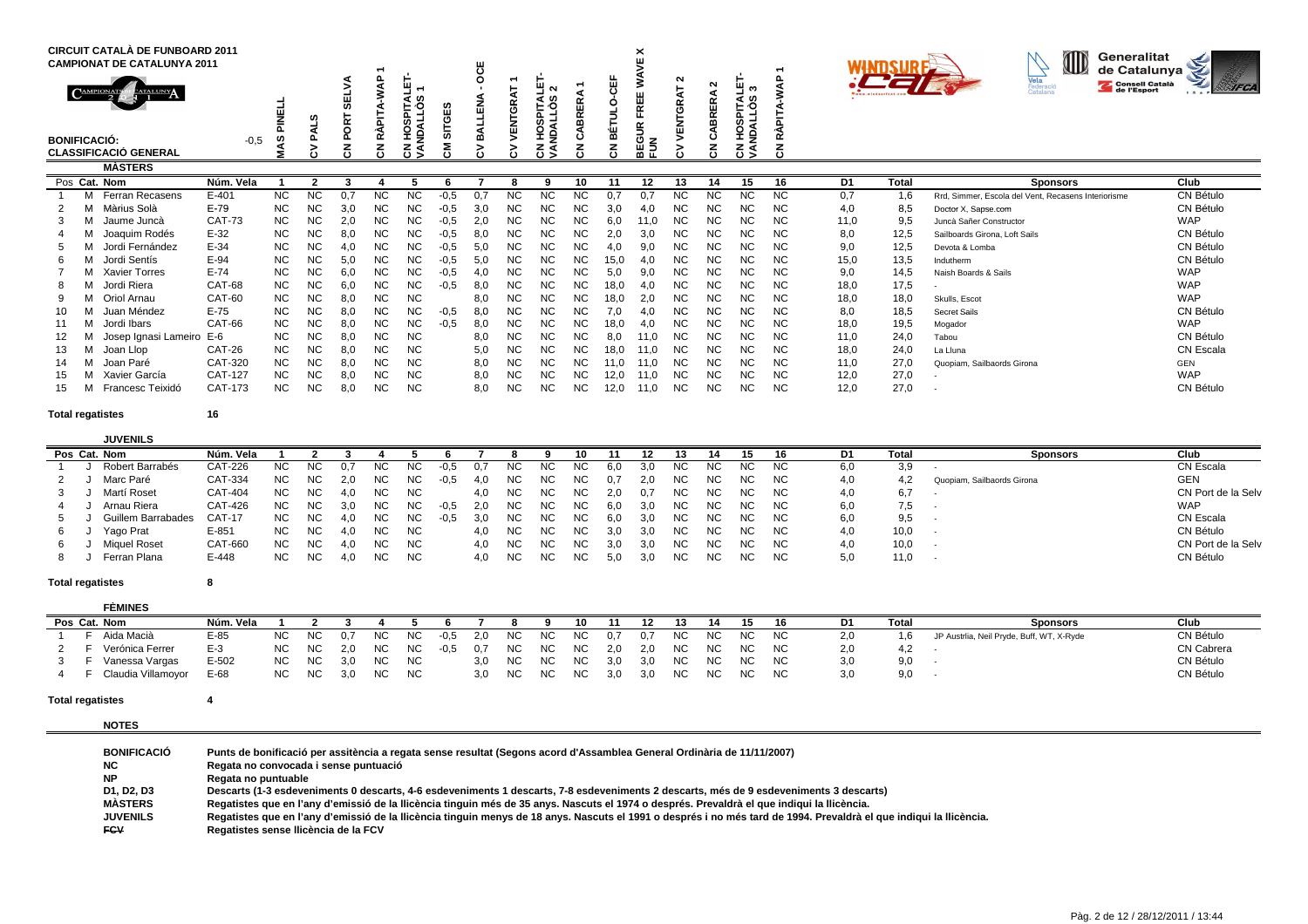| <b>CIRCUIT CATALÀ DE FUNBOARD 2011</b><br><b>CAMPIONAT DE CATALUNYA 2011</b> |             |  |          |                  |   |   |                     |   |    | ⌒         |             |        |                              |  | I | Generalitat<br>de Catalunya <sup>r</sup> | ~ |
|------------------------------------------------------------------------------|-------------|--|----------|------------------|---|---|---------------------|---|----|-----------|-------------|--------|------------------------------|--|---|------------------------------------------|---|
|                                                                              |             |  |          |                  | 冚 | - | <u>.</u>            | ш |    | ш<br>ш    | $\sim$<br>m | ட<br>ш | ш<br>ຕ<br>┙<br>: ဟ<br>6∙ –   |  |   | Consell Català<br>de l'Esport            |   |
| <b>BONIFICACIÓ:</b><br><b>CLASSIFICACIÓ GENERAL</b>                          | w<br>$-0,5$ |  | $\cdots$ | ¥ e<br>z d<br>റട |   |   | ທ –<br>ີ<br>$\circ$ | മ | ۰ш | ш =<br>മഥ | ш           |        | ഗ−<br>ັ້<br>호 낮<br>∠⊲<br>د ں |  |   |                                          |   |

## **Resolució d'empats segons Regles Generals de Windurfcat aprovades en Assemblea General Ordinària el novembre de 2007**

Empats en la classificació general de la temporada entre disciplines

Quan hi hagi un empat en el nombre total de punts en la classificació anual entre disciplines (dues o mes modalitats disputades), l'empat es desfarà en favor del competidor que hagi vencut l'altre en mes nombre de discipli Si l'empat persisteix es decidirà en favor del que tingui major nombre de primers, de segons, etc. incloent tots els descarts.

Si l'empat persisteix es quedarà en empat com a resultat final.

Els empats entre més de dos competidors es resoldran de la mateixa manera tenint-los en compte a tots alhora.

Si l'empat no es pot desfer utilitzant la regla anterior si és possible es pot disputar un heat de desempat entre els competidors.

Si, tot i haver aplicat totes les regles de desempat, i ha un empat entre competidors classificats entre els tres millors de la competició, es trencarà l'empat en favor del que hagi tingut una millor posició en l'última el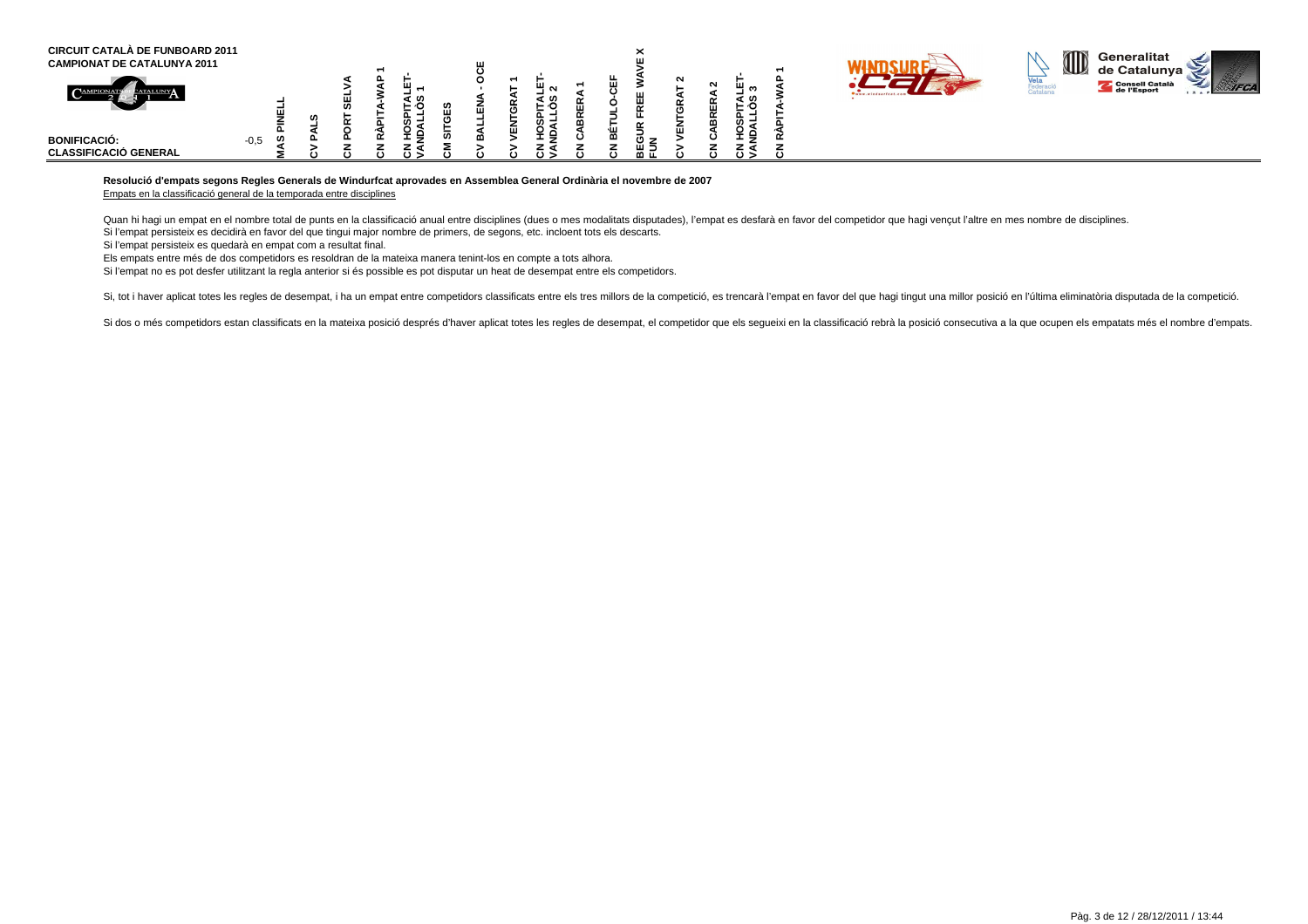|                     |        | <b>CIRCUIT CATALA DE FUNBOARD 2011</b><br><b>CAMPIONAT DE CATALUNYA 2011</b> |                          |                        |                             |                        |                        |                                           |                        | OCE          |                        |                                                                  |                       |                        | ×                                                                      |                         |                                   |                                            | $\overline{\phantom{0}}$ |    |              | Generalitat<br>de Catalunya                                                                                                 |                                |
|---------------------|--------|------------------------------------------------------------------------------|--------------------------|------------------------|-----------------------------|------------------------|------------------------|-------------------------------------------|------------------------|--------------|------------------------|------------------------------------------------------------------|-----------------------|------------------------|------------------------------------------------------------------------|-------------------------|-----------------------------------|--------------------------------------------|--------------------------|----|--------------|-----------------------------------------------------------------------------------------------------------------------------|--------------------------------|
|                     |        | <b>BONIFICACIÓ:</b><br><b>CLASSIFICACIÓ FREETYLE</b>                         | -0.5                     | 급<br>릍<br>w            | ဖာ<br>PAL <sup>'</sup><br>3 | ELVA<br>ø<br>PORT<br>중 | PITA-WAP<br>₹<br>중     | SPITALET<br>S<br>QTIV<br>웊<br>g<br>중<br>⋖ | SITGES<br>ξ            | BALLENA<br>3 | VENTGRAT<br>3          | <b>PITALE</b><br>$\sim$<br>ဖာ<br>o<br>ュ<br>m<br>오<br>£<br>중<br>ξ | ERA<br>BRI<br>చే<br>3 | BÉTULO-CEF<br>중        | <b>WAVE</b><br><b>FREE</b><br>$\propto$<br>EGUI<br>$\frac{2}{10}$<br>⋒ | $\sim$<br>VENTGRAT<br>δ | $\sim$<br><b>BRERA</b><br>చే<br>중 | Щ<br>ო<br>I HOSPITALI<br>NDALLOS 3<br>टुड् | RÀPITA-WAP<br>중          |    |              | Vela<br>Consell Català<br>de l'Esport                                                                                       | <b>AFCA</b>                    |
|                     |        | Pos Cat. Nom                                                                 | Núm. Vela                | -1                     | $\overline{2}$              | 3                      | 4                      | 5                                         | 6                      | 7            | 8                      | 9                                                                | 10                    | 11                     | 12                                                                     | 13                      | 14                                | 15                                         | 16                       | D1 | Total        | <b>Sponsors</b>                                                                                                             | Club                           |
| $\overline{1}$      | м      | Ferran Recasens                                                              | $E-401$                  | <b>NC</b>              | <b>NC</b>                   | 2,0                    | <b>NC</b>              | <b>NC</b>                                 | <b>NP</b><br><b>NP</b> | 0,7          | <b>NC</b>              | <b>NC</b><br><b>NC</b>                                           | <b>NC</b><br>NC       | <b>NP</b>              | <b>NP</b><br><b>NP</b>                                                 | <b>NC</b>               | <b>NC</b>                         | <b>NC</b>                                  | <b>NC</b><br><b>NC</b>   |    | 2,7          | Rrd, Simmer, Escola del Vent, Recasens Interiorisme                                                                         | CN Bétulo                      |
| $\overline{2}$<br>3 | S<br>м | Gerard López<br>Màrius Solà                                                  | E-49<br>E-79             | <b>NC</b><br><b>NC</b> | <b>NC</b><br><b>NC</b>      | 0.7<br>4,0             | <b>NC</b><br><b>NC</b> | <b>NC</b><br><b>NC</b>                    | <b>NP</b>              | 4,0<br>5,0   | <b>NC</b><br><b>NC</b> | <b>NC</b>                                                        | <b>NC</b>             | <b>NP</b><br><b>NP</b> | <b>NP</b>                                                              | <b>NC</b><br><b>NC</b>  | <b>NC</b><br><b>NC</b>            | <b>NC</b><br>NC.                           | <b>NC</b>                |    | 4,7<br>9,0   | Tabou, Gaastra, Radz, Al360, Prolimit, Windparadise, PHB<br>Rrd, Ezzy, Loft, Select, Sailboards Tarifa&Girona, Gopro, Sapse | CN Bétulo<br>CN Bétulo         |
| 4                   | м      | Juame Juncà                                                                  | $E-73$                   | <b>NC</b>              | <b>NC</b>                   | 5,0                    | <b>NC</b>              | <b>NC</b>                                 | <b>NP</b>              | 7,0          | <b>NC</b>              | <b>NC</b>                                                        | NC                    | <b>NP</b>              | <b>NP</b>                                                              | <b>NC</b>               | <b>NC</b>                         | <b>NC</b>                                  | <b>NC</b>                |    | 12,0         | Simmer, Junca Suñer constructores, Quopiam, Sailsboard Girona CN Port de la selva                                           |                                |
| 5                   | S      | Marc Roca                                                                    | E-93                     | NC                     | <b>NC</b>                   | 6,0                    | NC                     | NC                                        | <b>NP</b>              | 7,0          | NС                     | NC                                                               | ΝC                    | <b>NP</b>              | <b>NP</b>                                                              | <b>NC</b>               | <b>NC</b>                         | <b>NC</b>                                  | <b>NC</b>                |    | 13,0         | Sailboards Gtirona                                                                                                          | CN Bétulo                      |
| 6                   | F      | Aida Macià                                                                   | <b>CAT-85</b>            | <b>NC</b>              | <b>NC</b>                   | 7,0                    | <b>NC</b>              | <b>NC</b>                                 | <b>NP</b>              | 9,0          | <b>NC</b>              | <b>NC</b>                                                        | NC                    | <b>NP</b>              | <b>NP</b>                                                              | <b>NC</b>               | <b>NC</b>                         | <b>NC</b>                                  | <b>NC</b>                |    | 16,0         | JP Austrlia, Neil Pryde, Buff, WT, X-Ryde                                                                                   | CN Bétulo                      |
| 6                   | S      | Sergio Espinosa                                                              | E-65                     | <b>NC</b>              | <b>NC</b>                   | 7,0                    | NC                     | NC                                        | <b>NP</b>              | 9,0          | NС                     | <b>NC</b>                                                        | <b>NC</b>             | <b>NP</b>              | <b>NP</b>                                                              | <b>NC</b>               | <b>NC</b>                         | <b>NC</b>                                  | <b>NC</b>                |    | 16,0         | Sailbaords Girona, Càmping Aquarius                                                                                         | Ones Club Esporti              |
| 8                   | м      | Jordi Fernández                                                              | E-34                     | NC                     | NC                          | 9,0                    | <b>NC</b>              | <b>NC</b>                                 | <b>NP</b>              | 9,0          | <b>NC</b>              | NC                                                               | NC                    | <b>NP</b>              | <b>NP</b>                                                              | <b>NC</b>               | <b>NC</b>                         | <b>NC</b>                                  | <b>NC</b>                |    | 18,0         | Devota & Lomba, Joaquím Verdú, Xela Orum                                                                                    | CN Bétulo                      |
| 8                   | м      | Jordi Sentís                                                                 | E-94                     | <b>NC</b>              | <b>NC</b>                   | 9,0                    | <b>NC</b>              | <b>NC</b>                                 | <b>NP</b>              | 9,0          | <b>NC</b>              | <b>NC</b>                                                        | NC                    | <b>NP</b>              | <b>NP</b>                                                              | <b>NC</b>               | <b>NC</b>                         | <b>NC</b>                                  | <b>NC</b>                |    | 18,0         | Indutherm                                                                                                                   | CN Bétulo                      |
| 10                  | S      | Ramon Pastor                                                                 | $E-72$                   | NC                     | NC                          | 18,0                   | NC                     | NC                                        | <b>NP</b>              | 2,0          | NС                     | <b>NC</b>                                                        | ΝC                    | <b>NP</b>              | <b>NP</b>                                                              | <b>NC</b>               | <b>NC</b>                         | <b>NC</b>                                  | <b>NC</b>                |    | 20,0         | Tabou, Gaastra, Select, Buble, Prolimt, Al 360, Windparadise.com CN Bétulo                                                  |                                |
| 11                  | М      | Joan Llop                                                                    | <b>CAT-26</b>            | <b>NC</b>              | <b>NC</b>                   | 18,0                   | <b>NC</b>              | <b>NC</b>                                 | <b>NP</b>              | 3,0          | <b>NC</b>              | <b>NC</b>                                                        | NC                    | <b>NP</b>              | <b>NP</b><br><b>NP</b>                                                 | <b>NC</b>               | <b>NC</b>                         | <b>NC</b>                                  | <b>NC</b>                |    | 21,0         | La Lluna                                                                                                                    | <b>CN Escala</b><br><b>WAP</b> |
| 12<br>13            | S<br>J | Eric Duran<br>Robert Barrabés                                                | CAT-46<br><b>CAT-226</b> | NC<br><b>NC</b>        | <b>NC</b><br>NC             | 3,0<br>9,0             | NC<br>NC               | <b>NC</b><br>NC                           | <b>NP</b><br><b>NP</b> | 19,0<br>13,0 | <b>NC</b><br>NС        | NC<br>NC                                                         | NC<br>NC              | <b>NP</b><br><b>NP</b> | <b>NP</b>                                                              | <b>NC</b><br><b>NC</b>  | <b>NC</b><br><b>NC</b>            | <b>NC</b><br><b>NC</b>                     | <b>NC</b><br><b>NC</b>   |    | 22,0<br>22,0 | Quatro, Goya, MFC                                                                                                           | <b>CN Escala</b>               |
| 14                  | S      | Sergi Aldea                                                                  | $E-25$                   | <b>NC</b>              | <b>NC</b>                   | 18,0                   | NC                     | <b>NC</b>                                 | <b>NP</b>              | 6,0          | <b>NC</b>              | <b>NC</b>                                                        | <b>NC</b>             | <b>NP</b>              | <b>NP</b>                                                              | <b>NC</b>               | <b>NC</b>                         | <b>NC</b>                                  | <b>NC</b>                |    | 24,0         | Tabou, Vandal, Radz, Windparadise                                                                                           | CV Ventgrat                    |
| 15                  | J      | Marc Paré                                                                    | E-334                    | <b>NC</b>              | <b>NC</b>                   | 9,0                    | NC                     | <b>NC</b>                                 | <b>NP</b>              | 19,0         | <b>NC</b>              | <b>NC</b>                                                        | NC                    | <b>NP</b>              | <b>NP</b>                                                              | <b>NC</b>               | <b>NC</b>                         | <b>NC</b>                                  | <b>NC</b>                |    | 28,0         | Simmer, Rrd, Sailboard Girona, Quopiam                                                                                      | <b>Gen Roses</b>               |
| 16                  | F      | Verónica Ferrer                                                              | E-3                      | NC                     | <b>NC</b>                   | 13,0                   | NC                     | <b>NC</b>                                 | <b>NP</b>              | 16,0         | <b>NC</b>              | NC                                                               | NC                    | <b>NP</b>              | <b>NP</b>                                                              | <b>NC</b>               | <b>NC</b>                         | <b>NC</b>                                  | <b>NC</b>                |    | 29,0         |                                                                                                                             | CN Cabrera                     |
| 16                  | J      | Arnau Riera                                                                  | CAT-426                  | <b>NC</b>              | <b>NC</b>                   | 13,0                   | NC                     | <b>NC</b>                                 | <b>NP</b>              | 16,0         | <b>NC</b>              | <b>NC</b>                                                        | NC                    | <b>NP</b>              | <b>NP</b>                                                              | <b>NC</b>               | <b>NC</b>                         | <b>NC</b>                                  | <b>NC</b>                |    | 29,0         | Neil Pryde                                                                                                                  | <b>WAP</b>                     |
| 18                  | м      | Xavier Torres                                                                | $E-74$                   | <b>NC</b>              | NC                          | 17.0                   | NC                     | <b>NC</b>                                 | <b>NP</b>              | 13,0         | <b>NC</b>              | <b>NC</b>                                                        | ΝC                    | <b>NP</b>              | <b>NP</b>                                                              | <b>NC</b>               | <b>NC</b>                         | <b>NC</b>                                  | <b>NC</b>                |    | 30,0         | Naish board&Sails, Select, Quopiam                                                                                          | <b>WAP</b>                     |
| 19                  | S      | Alex Gali                                                                    | CAT-91                   | <b>NC</b>              | <b>NC</b>                   | 18,0                   | <b>NC</b>              | <b>NC</b>                                 | <b>NP</b>              | 13,0         | <b>NC</b>              | <b>NC</b>                                                        | <b>NC</b>             | <b>NP</b>              | <b>NP</b>                                                              | <b>NC</b>               | <b>NC</b>                         | <b>NC</b>                                  | <b>NC</b>                |    | 31,0         |                                                                                                                             | Surfera Gironina               |
| 20                  | S      | Eric Sanllehy                                                                | CAT-1111                 | NC                     | NC                          | 13,0                   | NC                     | <b>NC</b>                                 | <b>NP</b>              | 19,0         | <b>NC</b>              | <b>NC</b>                                                        | NC                    | <b>NP</b>              | <b>NP</b>                                                              | <b>NC</b>               | <b>NC</b>                         | <b>NC</b>                                  | <b>NC</b>                |    | 32,0         | Goya Board & Sails, Oxbow, Fausto, Style Arquitectura                                                                       | Surfera Gironina               |
| 20                  | м      | Jordi Riera                                                                  | CAT-68                   | <b>NC</b>              | NC                          | 13,0                   | <b>NC</b>              | <b>NC</b>                                 | <b>NP</b>              | 19,0         | <b>NC</b>              | <b>NC</b>                                                        | NC                    | <b>NP</b>              | <b>NP</b>                                                              | <b>NC</b>               | <b>NC</b>                         | <b>NC</b>                                  | <b>NC</b>                |    | 32,0         | Neil Pryde                                                                                                                  | <b>WAP</b>                     |
| 22                  | J      | Guillem Barrabés                                                             | <b>CAT-17</b>            | NC                     | <b>NC</b>                   | 18,0                   | NC                     | <b>NC</b>                                 | <b>NP</b>              | 16,0         | <b>NC</b>              | <b>NC</b>                                                        | <b>NC</b>             | <b>NP</b>              | <b>NP</b>                                                              | <b>NC</b>               | <b>NC</b>                         | <b>NC</b>                                  | <b>NC</b>                |    | 34,0         |                                                                                                                             | CN L'Escala<br>CN Bétulo       |
| 23<br>23            | м<br>S | Joaquim Rodés<br>Aleix Sanllehy                                              | E-32<br><b>CAT-555</b>   | <b>NC</b><br><b>NC</b> | NC<br><b>NC</b>             | 18.0<br>18,0           | <b>NC</b><br>NC        | <b>NC</b><br><b>NC</b>                    | <b>NP</b><br><b>NP</b> | 19.0<br>19,0 | <b>NC</b><br><b>NC</b> | <b>NC</b><br><b>NC</b>                                           | NC<br><b>NC</b>       | <b>NP</b><br><b>NP</b> | <b>NP</b><br><b>NP</b>                                                 | <b>NC</b><br><b>NC</b>  | <b>NC</b><br><b>NC</b>            | <b>NC</b><br><b>NC</b>                     | <b>NC</b><br><b>NC</b>   |    | 37,0<br>37,0 | Tabou, Gastra, windsurf paradise                                                                                            | Surfera Gironina               |
| 23                  |        | S Antoni Pijoan                                                              | E-301                    | <b>NC</b>              | <b>NC</b>                   | 18,0                   | <b>NC</b>              | <b>NC</b>                                 | <b>NP</b>              | 19,0         | <b>NC</b>              | <b>NC</b>                                                        | NC                    | <b>NP</b>              | <b>NP</b>                                                              | <b>NC</b>               | <b>NC</b>                         | <b>NC</b>                                  | <b>NC</b>                |    | 37,0         | Goya Board & Sails, Oxbow, Style Arquitectura<br>Clinica Pijoan, Ipw                                                        | CN Badalona                    |
| 23                  | м      | Juan Méndez                                                                  | E-75                     | NC                     | <b>NC</b>                   | 18,0                   | NC                     | NC                                        | <b>NP</b>              | 19,0         | <b>NC</b>              | NC                                                               | <b>NC</b>             | <b>NP</b>              | <b>NP</b>                                                              | NC                      | NC                                | <b>NC</b>                                  | <b>NC</b>                |    | 37,0         | Tabou, Gaastra, Surfsolid                                                                                                   | CN Bétulo                      |
| 23                  | м      | Oriol Arnau                                                                  | CAT-60                   | <b>NC</b>              | <b>NC</b>                   | 18,0                   | <b>NC</b>              | <b>NC</b>                                 | <b>NP</b>              | 19,0         | <b>NC</b>              | <b>NC</b>                                                        | NC                    | <b>NP</b>              | <b>NP</b>                                                              | <b>NC</b>               | <b>NC</b>                         | <b>NC</b>                                  | <b>NC</b>                |    | 37,0         | Skulls, Escot                                                                                                               | <b>WAP</b>                     |
| 23                  | S      | Albert Pijoan                                                                | E-88                     | NC                     | NC                          | 18,0                   | NC                     | <b>NC</b>                                 | <b>NP</b>              | 19,0         | <b>NC</b>              | NC                                                               | NC                    | <b>NP</b>              | <b>NP</b>                                                              | NC                      | <b>NC</b>                         | <b>NC</b>                                  | <b>NC</b>                |    | 37,0         |                                                                                                                             | CN Badalona                    |
| 23                  | M      | Jordi Ibars                                                                  | CAT-66                   | NC                     | NC                          | 18,0                   | <b>NC</b>              | <b>NC</b>                                 | <b>NP</b>              | 19,0         | <b>NC</b>              | NC                                                               | NC                    | <b>NP</b>              | <b>NP</b>                                                              | <b>NC</b>               | <b>NC</b>                         | <b>NC</b>                                  | <b>NC</b>                |    | 37,0         | Emocions Act Medi Natural. Mogador Feel Learn Improve                                                                       | <b>WAP</b>                     |
| 23                  | J      | Martí Roset                                                                  | <b>CAT-404</b>           | <b>NC</b>              | <b>NC</b>                   | 18,0                   | NC                     | <b>NC</b>                                 | <b>NP</b>              | 19,0         | <b>NC</b>              | <b>NC</b>                                                        | <b>NC</b>             | <b>NP</b>              | <b>NP</b>                                                              | <b>NC</b>               | <b>NC</b>                         | <b>NC</b>                                  | <b>NC</b>                |    | 37,0         | Winddiscovery, CW Port de la Selva                                                                                          | Independiente                  |
| 23                  | S      | Pol Baltà                                                                    | $E-23$                   | <b>NC</b>              | NC                          | 18,0                   | NC                     | <b>NC</b>                                 | <b>NP</b>              | 19,0         | <b>NC</b>              | <b>NC</b>                                                        | NC                    | <b>NP</b>              | <b>NP</b>                                                              | <b>NC</b>               | <b>NC</b>                         | <b>NC</b>                                  | <b>NC</b>                |    | 37,0         |                                                                                                                             | <b>WAP</b>                     |
| 23                  | S      | Alex de Cortada                                                              | E-175                    | NC                     | <b>NC</b>                   | 18,0                   | NC                     | <b>NC</b>                                 | <b>NP</b>              | 19,0         | <b>NC</b>              | <b>NC</b>                                                        | <b>NC</b>             | <b>NP</b>              | <b>NP</b>                                                              | <b>NC</b>               | <b>NC</b>                         | <b>NC</b>                                  | <b>NC</b>                |    | 37,0         |                                                                                                                             | <b>CN Balís</b>                |
| 23                  |        | M Eric Schoneveld                                                            | E-324                    | NC                     | NC                          | 18,0                   | NC                     | <b>NC</b>                                 | <b>NP</b>              | 19,0         | <b>NC</b>              | <b>NC</b>                                                        | NC                    | <b>NP</b>              | <b>NP</b>                                                              | <b>NC</b>               | <b>NC</b>                         | <b>NC</b>                                  | <b>NC</b>                |    | 37,0         |                                                                                                                             | <b>WAP</b>                     |
| 23                  | J      | <b>Miquel Roset</b>                                                          | CAT-660                  | <b>NC</b><br><b>NC</b> | NC<br><b>NC</b>             | 18,0<br>18,0           | NC<br>NC               | <b>NC</b><br><b>NC</b>                    | <b>NP</b><br><b>NP</b> | 19,0<br>19,0 | <b>NC</b><br><b>NC</b> | NC<br><b>NC</b>                                                  | NC<br><b>NC</b>       | <b>NP</b><br><b>NP</b> | <b>NP</b><br><b>NP</b>                                                 | <b>NC</b><br><b>NC</b>  | <b>NC</b><br><b>NC</b>            | <b>NC</b><br><b>NC</b>                     | <b>NC</b><br><b>NC</b>   |    | 37,0         | Winddiscovery, CW Port de la Selva                                                                                          | Independiente<br>CN Bétulo     |
| 23<br>23            | м      | Josep Ignasi Lameiro E-6<br>M Toni Segura                                    | E-35                     | <b>NC</b>              | <b>NC</b>                   | 18,0                   | <b>NC</b>              | <b>NC</b>                                 | <b>NP</b>              | 19,0         | <b>NC</b>              | <b>NC</b>                                                        | NC                    | <b>NP</b>              | <b>NP</b>                                                              | <b>NC</b>               | <b>NC</b>                         | <b>NC</b>                                  | <b>NC</b>                |    | 37,0<br>37,0 | Jobe                                                                                                                        | <b>CN Barcelona</b>            |
| 23                  |        | M Francisco Mendoza                                                          | $E-14$                   | NC                     | <b>NC</b>                   | 18,0                   | NC                     | <b>NC</b>                                 | <b>NP</b>              | 19,0         | <b>NC</b>              | NC                                                               | NC                    | <b>NP</b>              | <b>NP</b>                                                              | <b>NC</b>               | <b>NC</b>                         | <b>NC</b>                                  | <b>NC</b>                |    | 37,0         | <b>FJMP Consultores</b>                                                                                                     | Magicwave                      |
| 23                  | M      | Joan Paré                                                                    | E-320                    | <b>NC</b>              | <b>NC</b>                   | 18,0                   | <b>NC</b>              | <b>NC</b>                                 | <b>NP</b>              | 19,0         | <b>NC</b>              | <b>NC</b>                                                        | NC                    | <b>NP</b>              | <b>NP</b>                                                              | <b>NC</b>               | <b>NC</b>                         | <b>NC</b>                                  | <b>NC</b>                |    | 37,0         | Sailboard Girona, Quopiam                                                                                                   | <b>Gen Roses</b>               |
| 23                  | J      | Yago Prat                                                                    | E-402                    | NC                     | NC                          | 18,0                   | NC                     | <b>NC</b>                                 | <b>NP</b>              | 19,0         | <b>NC</b>              | <b>NC</b>                                                        | ΝC                    | <b>NP</b>              | <b>NP</b>                                                              | NC                      | <b>NC</b>                         | <b>NC</b>                                  | <b>NC</b>                |    | 37,0         |                                                                                                                             | CN Bétulo                      |
| 23                  | M      | Alex Carabí                                                                  | $E-4$                    | <b>NC</b>              | <b>NC</b>                   | 18,0                   | <b>NC</b>              | <b>NC</b>                                 | <b>NP</b>              | 19,0         | <b>NC</b>              | <b>NC</b>                                                        | NC                    | <b>NP</b>              | <b>NP</b>                                                              | <b>NC</b>               | <b>NC</b>                         | <b>NC</b>                                  | <b>NC</b>                |    | 37,0         | La Guerrilla                                                                                                                | <b>CM Sitges</b>               |
| 23                  | S      | Albert Perelló                                                               | E-310                    | NC                     | NC                          | 18,0                   | NC                     | <b>NC</b>                                 | <b>NP</b>              | 19,0         | <b>NC</b>              | NC                                                               | ΝC                    | NP                     | <b>NP</b>                                                              | <b>NC</b>               | <b>NC</b>                         | <b>NC</b>                                  | <b>NC</b>                |    | 37,0         |                                                                                                                             | CN Port de la selva            |
| 23                  | F      | Claudia Villamoyor                                                           | E-68                     | NC                     | NC                          | 18,0                   | NC                     | <b>NC</b>                                 | <b>NP</b>              | 19,0         | NС                     | NC                                                               | ΝC                    | <b>NP</b>              | <b>NP</b>                                                              | <b>NC</b>               | <b>NC</b>                         | <b>NC</b>                                  | <b>NC</b>                |    | 37,0         |                                                                                                                             | CN Bétulo                      |
| 23                  |        | M Francesc Teixidó                                                           | E-173                    | NC                     | <b>NC</b>                   | 18,0                   | <b>NC</b>              | ΝC                                        | <b>NP</b>              | 19,0         | <b>NC</b>              | <b>NC</b>                                                        | NC                    | <b>NP</b>              | <b>NP</b>                                                              | <b>NC</b>               | <b>NC</b>                         | <b>NC</b>                                  | <b>NC</b>                |    | 37,0         |                                                                                                                             | CN Bétulo                      |
| 23                  | м      | Xavier García                                                                | CAT-139                  | <b>NC</b>              |                             | 18,0                   | NC.                    | NC.                                       | <b>NP</b>              | 19.0         | <b>NC</b>              | <b>NC</b>                                                        | NC.                   | <b>NP</b>              | <b>NP</b>                                                              | <b>NC</b>               | <b>NC</b>                         | <b>NC</b>                                  | NC.                      |    | 37,0         |                                                                                                                             | Independiente                  |
| 23                  |        | M Fabrice Guia                                                               | E-773                    | NC.                    | NC.                         | 18,0                   | NC.                    | NC.                                       | NP                     | 19,0         | NC.                    | <b>NC</b>                                                        | NC                    | <b>NP</b>              | <b>NP</b>                                                              | NC                      | NC.                               | NC                                         | <b>NC</b>                |    | 37,0         |                                                                                                                             | CV Sant Antoni                 |
| 23<br>23            |        | J Ferran Plana<br>M Jordi Roset                                              | E-448<br><b>CAT-97</b>   | NC.<br>NC              | <b>NC</b><br>NC             | 18,0<br>18,0           | <b>NC</b><br>NC        | <b>NC</b><br>NC                           | <b>NP</b><br>NP        | 19,0<br>19,0 | <b>NC</b><br><b>NC</b> | <b>NC</b><br>NC                                                  | <b>NC</b><br>NC       | <b>NP</b><br><b>NP</b> | <b>NP</b><br><b>NP</b>                                                 | NC<br>NC                | <b>NC</b><br><b>NC</b>            | <b>NC</b><br>NC.                           | <b>NC</b><br><b>NC</b>   |    | 37,0<br>37,0 |                                                                                                                             | CN Bétulo<br>Independiente     |
| 23                  |        | S Luís Catalan                                                               | E-503                    | NC                     | <b>NC</b>                   | 18,0                   | <b>NC</b>              | <b>NC</b>                                 | NP                     | 19,0         | <b>NC</b>              | <b>NC</b>                                                        | <b>NC</b>             | <b>NP</b>              | <b>NP</b>                                                              | <b>NC</b>               | <b>NC</b>                         | <b>NC</b>                                  | <b>NC</b>                |    | 37,0         |                                                                                                                             | WAP                            |
| 23                  |        | S Martí Solsona                                                              | E-193                    | NC.                    | NC                          | 18,0                   | NC                     | NC                                        | NP                     | 19,0         | <b>NC</b>              | NC                                                               | <b>NC</b>             | <b>NP</b>              | <b>NP</b>                                                              | NC                      | <b>NC</b>                         | <b>NC</b>                                  | <b>NC</b>                |    | 37,0         |                                                                                                                             | <b>WAP</b>                     |
| 23                  |        | F Vanessa Bargas                                                             | E-502                    | NC.                    | NC.                         | 18,0                   | <b>NC</b>              | NC                                        | NP                     | 19,0         | NC                     | <b>NC</b>                                                        | NC.                   | <b>NP</b>              | NP                                                                     | <b>NC</b>               | <b>NC</b>                         | <b>NC</b>                                  | <b>NC</b>                |    | 37,0         |                                                                                                                             | CN Bétulo                      |
| 23                  |        | S Xavier Martínez                                                            | CAT-278                  | NC                     | NC.                         | 18,0                   | NC                     | NC.                                       | NP                     | 19,0         | NC.                    | <b>NC</b>                                                        | NC.                   | NP                     | <b>NP</b>                                                              | NC                      | <b>NC</b>                         | <b>NC</b>                                  | <b>NC</b>                |    | 37,0         | Tramuntana Republik, Excel Wetsiuts                                                                                         | Ones Club Esporti              |
|                     |        | <b>Total regatistes</b>                                                      | 51                       |                        |                             |                        |                        |                                           |                        |              |                        |                                                                  |                       |                        |                                                                        |                         |                                   |                                            |                          |    |              |                                                                                                                             |                                |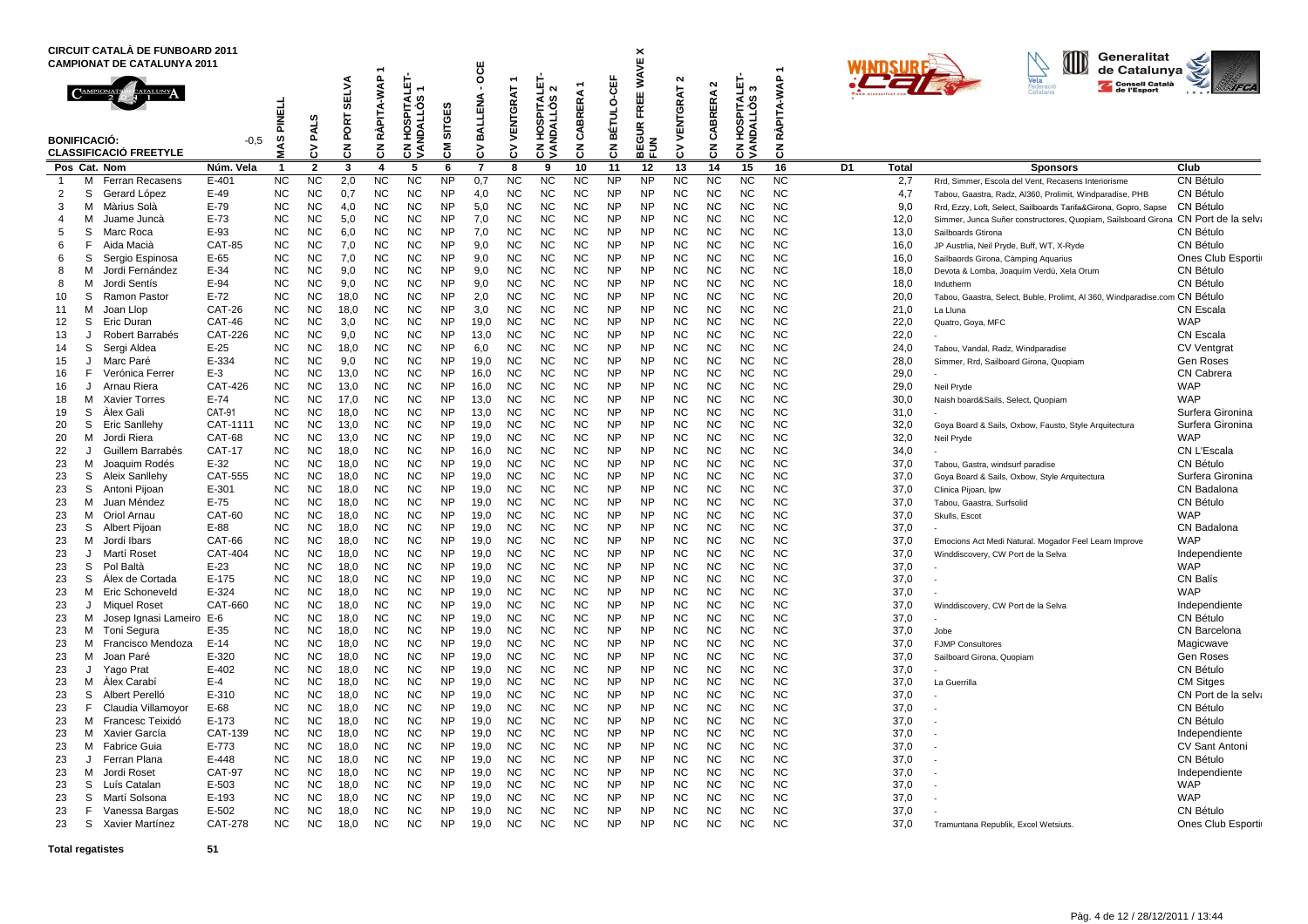| <b>CIRCUIT CATALÀ DE FUNBOARD 2011</b><br><b>CAMPIONAT DE CATALUNYA 2011</b><br>CAMPIONAT<br><b>CATALUNYA</b><br><b>BONIFICACIÓ:</b> | ဖာ<br>$-0,5$ | ທ |  | L =        |           | -  | N<br>ᆜ<br>ēω<br>. .<br>ັົ<br>ᆂᄛ |  | $\checkmark$<br>$\sim$<br>ΟZ | $\sim$<br>$\sim$ | $\overline{\phantom{a}}$<br>∸<br>$\cdots$ | ຕ<br>∢ ທ   |  |  | O | Generalitat<br>de Catalunya<br>Consell Català<br>Ce l'Esport |  |
|--------------------------------------------------------------------------------------------------------------------------------------|--------------|---|--|------------|-----------|----|---------------------------------|--|------------------------------|------------------|-------------------------------------------|------------|--|--|---|--------------------------------------------------------------|--|
| <b>CLASSIFICACIÓ FREETYLE</b>                                                                                                        |              |   |  | ∠ ∢<br>خ ن | $\lambda$ | ین | z 4<br>د ں                      |  | யு<br>血正                     |                  |                                           | z q<br>د ن |  |  |   |                                                              |  |

# **MÀSTERS**

| Pos Cat. Nom |                          | Núm. Vela     |           |           |      |           |     |           |     |           |           |     |           |           |           |    | 15  | 16  | D1 | Total | <b>Sponsors</b>                                     | Club       |
|--------------|--------------------------|---------------|-----------|-----------|------|-----------|-----|-----------|-----|-----------|-----------|-----|-----------|-----------|-----------|----|-----|-----|----|-------|-----------------------------------------------------|------------|
|              | Ferran Recasens          | E-401         | <b>NC</b> | <b>NC</b> |      | NС        | NC. | NP        | 0.7 | <b>NC</b> | NС        | NС  | NP        | NΡ        | <b>NC</b> | ΝC | NС  | NС  |    | 1.4   | Rrd, Simmer, Escola del Vent, Recasens Interiorisme | CN Bétulo  |
|              | Jaume Juncà              | <b>CAT-73</b> | <b>NC</b> | <b>NC</b> | -2.0 | NC.       | NC. | ΝP        | 2.0 | NC.       | ΝC        | ΝC  | NΡ        | NΡ        | NC.       | ΝC | NC. | NC. |    | 4.0   | Juncà Sañer Constructor                             | <b>WAP</b> |
|              | Màrius Solà              | $E-79$        | NC        | <b>NC</b> | 3.0  | NC        | NC. | <b>NP</b> | 3.0 | NC.       | NC.       | NC. | <b>NP</b> | <b>NP</b> | NC.       | ΝC | NC. | NC. |    | 6,0   | Doctor X, Sapse.com                                 | CN Bétulo  |
|              | Jordi Fernández          | $E-34$        | NC        | <b>NC</b> | 4.0  | NC.       | NC. | <b>NP</b> | 5,0 | NC        | NC        | ΝC  | <b>NP</b> | <b>NP</b> | NC.       | NC | NC. | NC. |    | 9.0   | Devota & Lomba                                      | CN Bétulo  |
|              | Xavier Torres            | $E-74$        | NC        | <b>NC</b> | 6.0  | NC.       | NC. |           | 4.0 | NC.       | <b>NC</b> | NC. | <b>NP</b> | <b>NP</b> | NC.       | ΝC | NC. | NC. |    | 10,0  | Naish Boards & Sails                                | <b>WAP</b> |
| 6.           | Jordi Sentís             | $E-94$        | NC.       | NC.       | 5.0  | NC        | NC. | <b>NP</b> | 5.0 | NC.       | <b>NC</b> | NC. | <b>NP</b> | <b>NP</b> | NC.       | ΝC | NC. | NC. |    | 10,0  | Indutherm                                           | CN Bétulo  |
|              | Joan Llop                | CAT-26        | <b>NC</b> | <b>NC</b> | 8.0  | NC        | NC. | <b>NP</b> | 5.0 | NC.       | NC.       | NC. | <b>NP</b> | NP.       | NC.       | ΝC | NC. | NC. |    | 13,0  | La Lluna                                            | CN Escala  |
|              | Jordi Riera              | CAT-68        | NC.       | <b>NC</b> | 6.0  | <b>NC</b> | NC. | <b>NP</b> | 8.0 | NC.       | ΝC        | NC. | <b>NP</b> | <b>NP</b> | NC.       | ΝC | NC. | NC. |    | 14,0  |                                                     | <b>WAP</b> |
|              | Joaquim Rodés            | $E-32$        | NC.       | <b>NC</b> | 8.C  | NC        | NC. | NP        | 8.0 | NC.       | NC        | ΝC  | NP        | NP        | NC.       | NC | NC. | NC. |    | 16,0  | Sailboards Girona, Loft Sails                       | CN Bétulo  |
|              | Oriol Arnau              | CAT-60        | <b>NC</b> | <b>NC</b> | 8.0  | <b>NC</b> | NC. | <b>NP</b> | 8,0 | NC.       | <b>NC</b> | NC. | <b>NP</b> | NP        | NC.       | ΝC | NC. | NC. |    | 16,0  | Skulls, Escot                                       | <b>WAP</b> |
|              | Jordi Ibars              | CAT-66        | <b>NC</b> | <b>NC</b> | 8.0  | NC        | NC. | <b>NP</b> | 8.0 | NC.       | <b>NC</b> | ΝC  | <b>NP</b> | NP.       | NC.       | ΝC | NC. | NC. |    | 16,0  | Mogador                                             | <b>WAP</b> |
|              | Juan Méndez              | $E-75$        | NC.       | <b>NC</b> | 8.0  | NC        | NC. | ΝP        | 8.0 | NC.       | <b>NC</b> | NC. | <b>NP</b> | <b>NP</b> | NC.       | ΝC | NC. | NC. |    | 16,0  | Secret Sails                                        | CN Bétulo  |
|              | Josep Ignasi Lameiro E-6 |               | NC.       | <b>NC</b> | 8.0  | NC        | NC. | <b>NP</b> | 8.0 | NC.       | NC.       | NC. | <b>NP</b> | <b>NP</b> | NC.       | ΝC | NC. | NC. |    | 16,0  | Tabou                                               | CN Bétulo  |
|              | Xavier García            | CAT-127       | <b>NC</b> | <b>NC</b> | 8.0  | <b>NC</b> | NC. | <b>NP</b> | 8.0 | NC.       | ΝC        | ΝC  | <b>NP</b> | <b>NP</b> | NC.       | ΝC | NC. | NC. |    | 16,0  |                                                     | <b>WAP</b> |
|              | Francesc Teixidó         | CAT-173       | <b>NC</b> | <b>NC</b> | 8,0  | NC.       | NC. | <b>NP</b> | 8.0 | NC.       | ΝC        | NC. | <b>NP</b> | NΡ        | NC.       | ΝC | NC. | NC. |    | 16,0  |                                                     | CN Bétulo  |
|              | Joan Paré                | CAT-320       | <b>NC</b> | NC.       | 8.0  | ΝC        | NC. | <b>NP</b> | 8.0 | NC.       | ΝC        | ΝC  | <b>NP</b> | NP.       | NC.       | ΝC | NC. | NC. |    | 16.0  | Quopiam, Sailbaords Girona                          | <b>GEN</b> |

**Total regatistes**

**<sup>16</sup>**

| <b>JUVENILS</b>    |                |           |           |     |           |           |           |     |           |     |     |           |     |     |     |     |      |    |       |                            |                    |
|--------------------|----------------|-----------|-----------|-----|-----------|-----------|-----------|-----|-----------|-----|-----|-----------|-----|-----|-----|-----|------|----|-------|----------------------------|--------------------|
| Pos Cat. Nom       | Núm. Vela      |           |           |     |           |           |           |     |           |     |     |           |     |     |     | 15  |      | D1 | Total | <b>Sponsors</b>            | Club               |
| Robert Barrabés    | CAT-226        | NC.       | ΝC        |     | NC        | NC.       |           |     | NC.       | NC. | NC. | NP        | NP. | NC. | NC. | NC. | NC   |    |       |                            | CN Escala          |
| Arnau Riera        | CAT-426        | <b>NC</b> | <b>NC</b> |     | NC        | NC.       | NP        | 2.0 | NC.       | NC. | NC. | NP        | NP  | NC. | NC. | NC. | NC.  |    | 5,0   |                            | <b>WAP</b>         |
| Marc Paré          | CAT-334        | <b>NC</b> | <b>NC</b> | 2.0 | <b>NC</b> | <b>NC</b> | NP        | 4.0 | NC.       | NC. | NC. | NP.       | NP  | NC. | NC. | NC. | - NC |    | 6,0   | Quopiam, Sailbaords Girona | <b>GEN</b>         |
| Guillem Barrabades | CAT-17         | <b>NC</b> | NC        |     | NC        | NC.       | ΝP        | 3.0 | NC.       | NC. | NC. | NP        | NP. | NC. | NC. | NC. | NC.  |    |       |                            | CN Escala          |
| Martí Roset        | <b>CAT-404</b> | <b>NC</b> | <b>NC</b> | 4.0 | <b>NC</b> | NC.       | <b>NP</b> | 4.0 | <b>NC</b> | NC. | NC. | <b>NP</b> | NP  | NC. | NC. | NC. | NC   |    | 8,0   |                            | CN Port de la Selv |
| Yago Prat          | $E-851$        | <b>NC</b> | NC.       |     | <b>NC</b> | NC.       | ΝP        | 4 O | ΝC        | NC. | NC. | NP        | NP. | ΝC  | NC. |     | NC.  |    | 8,0   |                            | CN Bétulo          |
| Miguel Roset       | CAT-660        | <b>NC</b> | <b>NC</b> | 4.0 | <b>NC</b> | <b>NC</b> | NΡ        | 4.0 | NC.       | NC. | NC. | NP        | NP  | NC. | NC. | NC. | NC   |    | 8,0   |                            | CN Port de la Selv |
| Ferran Plana       | E-448          | NC.       | <b>NC</b> |     | <b>NC</b> | <b>NC</b> | ΝP        | 4 O | <b>NC</b> |     | NC. | NP        | NP. | NC. | NC. | NC. | NC.  |    | 8,0   |                            | CN Bétulo          |

### **Total regatistes<sup>8</sup>**

| <b>FÈMINES</b>     |           |           |           |     |           |     |           |     |     |     |      |           |           |     |           |           |           |    |          |                                           |                   |
|--------------------|-----------|-----------|-----------|-----|-----------|-----|-----------|-----|-----|-----|------|-----------|-----------|-----|-----------|-----------|-----------|----|----------|-------------------------------------------|-------------------|
| Pos Cat. Nom       | Núm. Vela |           |           |     |           |     |           |     |     |     |      |           |           |     |           |           | 16        | D1 | Tota     | <b>Sponsors</b>                           | Club              |
| Aida Macià         | $E-85$    | NC.       | NC        | 0.7 | <b>NC</b> | NC  | <b>NP</b> | 2.0 | NC. | NC. | NC.  | <b>NP</b> | <b>NP</b> | NC. | <b>NC</b> | NC.       | NC.       |    |          | JP Austrlia, Neil Pryde, Buff, WT, X-Ryde | CN Bétulo         |
| Verónica Ferrer    | $E-3$     | NC.       | NC        |     | NC.       | NC. |           | 0.  | NC. | NC. | NC . | <b>NP</b> | <b>NP</b> | NC. | NC.       | NC.       | <b>NC</b> |    | <b>L</b> |                                           | <b>CN Cabrera</b> |
| Vanessa Vargas     | $E-502$   | NC.       | <b>NC</b> |     | <b>NC</b> | NC. | <b>NP</b> | 3.0 | NC  | NC. | NC.  | <b>NP</b> | <b>NP</b> | NC. | <b>NC</b> | NC.       | <b>NC</b> |    | 3,0      |                                           | CN Bétulo         |
| Claudia Villamoyor | E-68      | <b>NC</b> | <b>NC</b> |     | <b>NC</b> | NC. | <b>NP</b> | 3.0 | NC. | NC. | NC.  | <b>NP</b> | <b>NP</b> | NC  | NC.       | <b>NC</b> | NC.       |    | 3,0      |                                           | CN Bétulo         |

### **Total regatistes<sup>4</sup>**

**NOTES**

| <b>BONIFICACIÓ</b> | Punts de bonificació per assitència a regata sense resultat (Segons acord d'Assamblea General Ordinària de 11/11/2007)                                              |
|--------------------|---------------------------------------------------------------------------------------------------------------------------------------------------------------------|
| NC.                | Regata no convocada i sense puntuació                                                                                                                               |
| <b>NP</b>          | Regata no puntuable                                                                                                                                                 |
| D1. D2. D3         | Descarts (1-3 esdeveniments 0 descarts, 4-6 esdeveniments 1 descarts, 7-8 esdeveniments 2 descarts, més de 9 esdeveniments 3 descarts)                              |
| <b>MASTERS</b>     | Regatistes que en l'any d'emissió de la llicència tinguin més de 35 anys. Nascuts el 1974 o després. Prevaldrà el que indigui la llicència.                         |
| <b>JUVENILS</b>    | Regatistes que en l'any d'emissió de la Ilicència tinguin menys de 18 anys. Nascuts el 1991 o després i no més tard de 1994. Prevaldrà el que indiqui la Ilicència. |
| <b>FCV</b>         | Regatistes sense Ilicència de la FCV                                                                                                                                |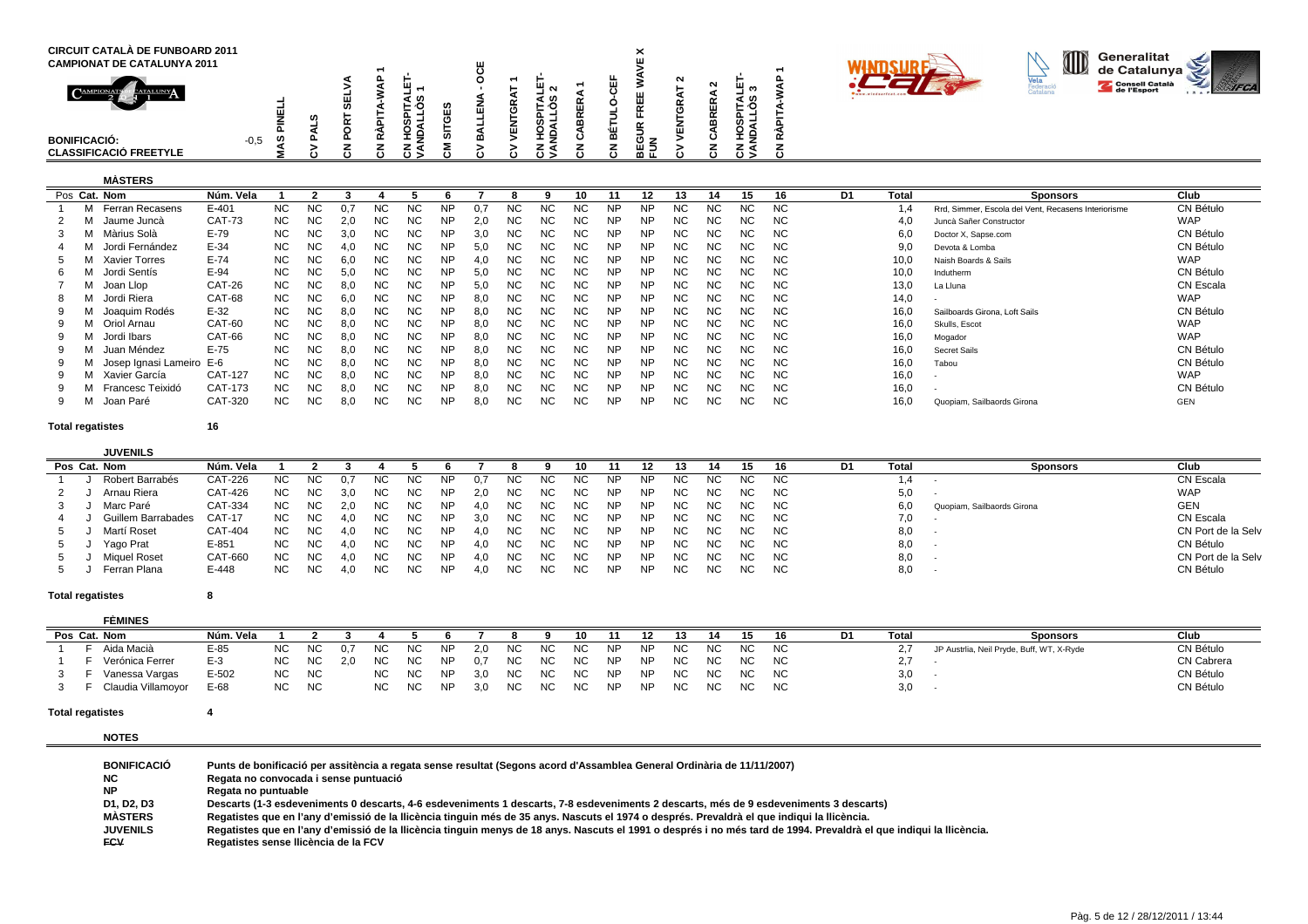| <b>CIRCUIT CATALÀ DE FUNBOARD 2011</b><br><b>CAMPIONAT DE CATALUNYA 2011</b> |             |   |  |                                   | ш |          |  | $\overline{\phantom{1}}$   |        |             |     |  |                        | ID | Generalitat<br>∴ de Catalunva <sup>≈</sup> |  |
|------------------------------------------------------------------------------|-------------|---|--|-----------------------------------|---|----------|--|----------------------------|--------|-------------|-----|--|------------------------|----|--------------------------------------------|--|
| $\mathbf{C}^{\text{AMPIC}}$<br><b><i>PATALUNY</i></b>                        |             | w |  | ഗ                                 | ໋ | N<br>- ဟ |  | ш<br>ш                     | $\sim$ | $\sim$<br>ш | : ທ |  | <b>Suuu</b> , windsart |    | Consell Català                             |  |
| <b>BONIFICACIÓ:</b><br><b>CLASSIFICACIÓ FREETYLE</b>                         | ທ<br>$-0,5$ |   |  | _ =<br>- - -<br>$\leftrightarrow$ | ш | ᅩラ       |  | $\rightarrow$<br>ய ⊸<br>血正 |        |             | ്   |  |                        |    |                                            |  |

# **Resolució d'empats segons Regles Generals de Windurfcat aprovades en Assemblea General Ordinària el novembre de 2007**

Empats en la classificació general de la temporada entre disciplines

Quan hi hagi un empat en el nombre total de punts en la classificació anual entre disciplines (dues o mes modalitats disputades), l'empat es desfarà en favor del competidor que hagi vençut l'altre en mes nombre de discipli Si l'empat persisteix es decidirà en favor del que tingui major nombre de primers, de segons, etc. incloent tots els descarts.

Si l'empat persisteix es quedarà en empat com a resultat final.

Els empats entre més de dos competidors es resoldran de la mateixa manera tenint-los en compte a tots alhora.

Si l'empat no es pot desfer utilitzant la regla anterior si és possible es pot disputar un heat de desempat entre els competidors.

Si, tot i haver aplicat totes les regles de desempat, i ha un empat entre competidors classificats entre els tres millors de la competició, es trencarà l'empat en favor del que hagi tingut una millor posició en l'última el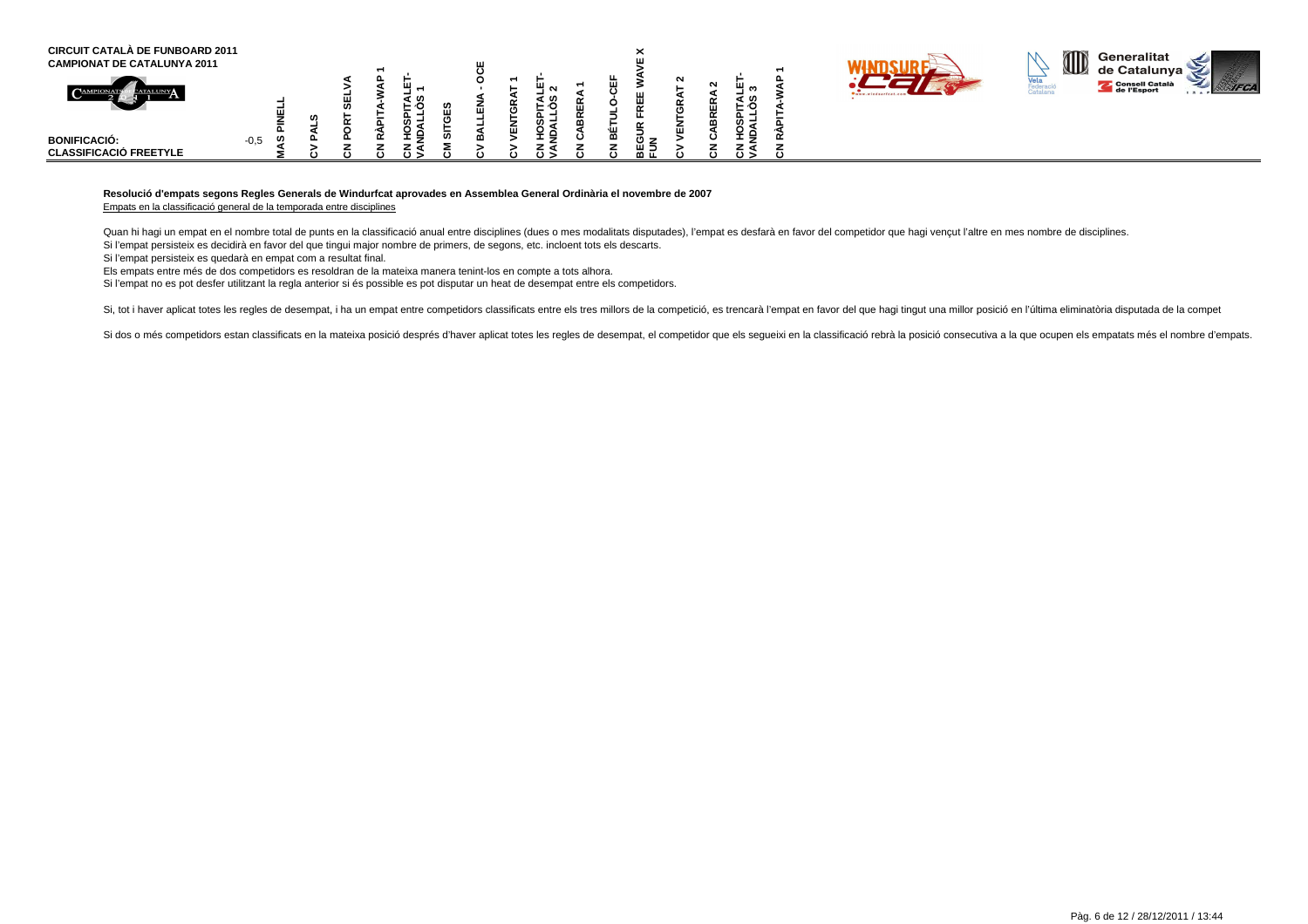|                   |        | CIRCUIT CATALÀ DE FUNBOARD 2011<br><b>CAMPIONAT DE CATALUNYA 2011</b> |                   |                        |                        |                        |                        |                                     |                        |                        |                        |                                                                       |                             |                              |                                         |                         |                        |                                       | $\overline{\phantom{a}}$ |    |              | Generalitat<br><b>AID</b><br>de Catalunya                                                                   |                                             |
|-------------------|--------|-----------------------------------------------------------------------|-------------------|------------------------|------------------------|------------------------|------------------------|-------------------------------------|------------------------|------------------------|------------------------|-----------------------------------------------------------------------|-----------------------------|------------------------------|-----------------------------------------|-------------------------|------------------------|---------------------------------------|--------------------------|----|--------------|-------------------------------------------------------------------------------------------------------------|---------------------------------------------|
|                   |        | <b>BONIFICACIÓ:</b><br><b>CLASSIFICACIÓ ESLÀLOM</b>                   | $-0.5$            | PINELL<br>MAS          | PALS<br>3              | SELVA<br>PORT<br>る     | RÀPITA-WAP<br>중        | HOSPITALET-<br>ဖ<br>NDALLÒ.<br>ह ड् | <b>SITGES</b><br>동     | OCE<br>BALLENA<br>š    | VENTGRAT<br>š          | <b>SPITALET</b><br>$\mathbf{\tilde{c}}$<br><b>NDALLOS</b><br>Ë<br>हुड | CABRERA 1<br>$\overline{5}$ | BÉTULO-CEF<br>$\overline{5}$ | FREE WAVE X<br><b>IEGUR</b><br>준이<br>문의 | $\sim$<br>VENTGRAT<br>3 | $\sim$<br>CABRERA<br>중 | <b>CN HOSPITALET-<br/>VANDALLÒS 3</b> | RÀPITA-WAP<br>중          |    |              | Consell Català                                                                                              | <b>IFCA</b>                                 |
|                   |        | Pos Cat. Nom                                                          | Núm. Vela         | -1                     | $\overline{2}$         | 3                      | 4                      | 5                                   | 6                      | $\overline{7}$         | 8                      | 9                                                                     | 10                          | 11                           | 12                                      | 13                      | 14                     | 15                                    | 16                       | D1 | <b>Total</b> | <b>Sponsors</b>                                                                                             | Club                                        |
| $\overline{1}$    | М      | <b>Ferran Recasens</b>                                                | $E - 401$         | <b>NC</b>              | <b>NC</b>              | <b>NP</b>              | <b>NC</b>              | <b>NC</b>                           | <b>NP</b>              | <b>NP</b>              | <b>NC</b>              | К                                                                     | <b>NC</b>                   | 0,7                          | <b>NP</b>                               | <b>NC</b>               | <b>NC</b>              | <b>NC</b>                             | <b>NC</b>                |    | 0,7          | Rrd, Simmer, Escola del Vent, Recasens Interiorisme                                                         | CN Bétulo                                   |
| $\overline{2}$    | S      | Ramon Pastor                                                          | $E-72$            | <b>NC</b>              | <b>NC</b>              | <b>NP</b>              | <b>NC</b>              | <b>NC</b>                           | <b>NP</b>              | <b>NP</b>              | <b>NC</b>              | <b>NC</b>                                                             | <b>NC</b>                   | 2.0                          | <b>NP</b>                               | <b>NC</b>               | <b>NC</b>              | <b>NC</b>                             | <b>NC</b>                |    | 2.0          | Tabou, Gaastra, Select, Buble, Prolimt, AI 360, Windparadise.com CN Bétulo                                  |                                             |
| 3                 | м      | Joaquim Rodés                                                         | $E-32$            | <b>NC</b>              | <b>NC</b>              | <b>NP</b>              | <b>NC</b>              | <b>NC</b>                           | <b>NP</b>              | <b>NP</b>              | <b>NC</b>              | <b>NC</b>                                                             | <b>NC</b>                   | 3.0                          | <b>NP</b>                               | <b>NC</b>               | <b>NC</b>              | <b>NC</b>                             | <b>NC</b>                |    | 3,0          | Tabou, Gastra, windsurf paradise                                                                            | CN Bétulo                                   |
| 4<br>5            | S      | Antoni Pijoan                                                         | $E-301$<br>$E-79$ | <b>NC</b><br><b>NC</b> | <b>NC</b><br><b>NC</b> | <b>NP</b><br><b>NP</b> | <b>NC</b><br><b>NC</b> | <b>NC</b><br><b>NC</b>              | <b>NP</b><br><b>NP</b> | <b>NP</b><br><b>NP</b> | <b>NC</b><br><b>NC</b> | <b>NC</b><br><b>NC</b>                                                | <b>NC</b><br><b>NC</b>      | 4,0                          | <b>NP</b><br><b>NP</b>                  | <b>NC</b><br><b>NC</b>  | <b>NC</b><br><b>NC</b> | <b>NC</b><br><b>NC</b>                | <b>NC</b><br><b>NC</b>   |    | 4,0          | Clinica Pijoan, Ipw                                                                                         | CN Badalona<br>CN Bétulo                    |
| 6                 | м<br>м | Màrius Solà<br>Jordi Fernández                                        | $E-34$            | <b>NC</b>              | <b>NC</b>              | <b>NP</b>              | <b>NC</b>              | <b>NC</b>                           | <b>NP</b>              | <b>NP</b>              | <b>NC</b>              | NC                                                                    | <b>NC</b>                   | 5,0<br>6.0                   | <b>NP</b>                               | <b>NC</b>               | <b>NC</b>              | <b>NC</b>                             | <b>NC</b>                |    | 5,0<br>6,0   | Rrd, Ezzy, Loft, Select, Sailboards Tarifa&Girona, Gopro, Sapse<br>Devota & Lomba, Joaquím Verdú, Xela Orum | CN Bétulo                                   |
| 7                 | м      | <b>Xavier Torres</b>                                                  | $E-74$            | <b>NC</b>              | <b>NC</b>              | <b>NP</b>              | <b>NC</b>              | <b>NC</b>                           | <b>NP</b>              | <b>NP</b>              | <b>NC</b>              | <b>NC</b>                                                             | <b>NC</b>                   | 7,0                          | <b>NP</b>                               | <b>NC</b>               | <b>NC</b>              | <b>NC</b>                             | <b>NC</b>                |    | 7,0          | Naish board&Sails, Select, Quopiam                                                                          | <b>WAP</b>                                  |
| 9                 | S      | Gerard López                                                          | $E-49$            | <b>NC</b>              | <b>NC</b>              | <b>NP</b>              | <b>NC</b>              | <b>NC</b>                           | <b>NP</b>              | <b>NP</b>              | <b>NC</b>              | <b>NC</b>                                                             | <b>NC</b>                   | 8,0                          | <b>NP</b>                               | <b>NC</b>               | <b>NC</b>              | <b>NC</b>                             | <b>NC</b>                |    | 8,0          | Tabou, Gaastra, Radz, Al360, Prolimit, Windparadise, PHB                                                    | CN Bétulo                                   |
| 10                | S      | Alex de Cortada                                                       | $E-175$           | <b>NC</b>              | <b>NC</b>              | <b>NP</b>              | <b>NC</b>              | <b>NC</b>                           | <b>NP</b>              | <b>NP</b>              | <b>NC</b>              | <b>NC</b>                                                             | <b>NC</b>                   | 9,0                          | <b>NP</b>                               | <b>NC</b>               | <b>NC</b>              | <b>NC</b>                             | <b>NC</b>                |    | 9,0          |                                                                                                             | CN Balís                                    |
| 11                | м      | Juame Juncà                                                           | $E-73$            | <b>NC</b>              | NC                     | <b>NP</b>              | <b>NC</b>              | <b>NC</b>                           | <b>NP</b>              | <b>NP</b>              | <b>NC</b>              | <b>NC</b>                                                             | <b>NC</b>                   | 10,0                         | <b>NP</b>                               | <b>NC</b>               | <b>NC</b>              | <b>NC</b>                             | <b>NC</b>                |    | 10,0         | Simmer, Junca Suñer constructores, Quopiam, Sailsboard Girona CN Port de la selva                           |                                             |
| $12 \overline{ }$ | м      | Juan Méndez                                                           | $E-75$            | <b>NC</b>              | <b>NC</b>              | <b>NP</b>              | <b>NC</b>              | <b>NC</b>                           | <b>NP</b>              | <b>NP</b>              | <b>NC</b>              | NC.                                                                   | <b>NC</b>                   | 11.0                         | <b>NP</b>                               | <b>NC</b>               | <b>NC</b>              | <b>NC</b>                             | <b>NC</b>                |    | 11.0         | Tabou, Gaastra, Surfsolid                                                                                   | CN Bétulo                                   |
| 13                | F.     | Aida Macià                                                            | <b>CAT-85</b>     | <b>NC</b>              | <b>NC</b>              | <b>NP</b>              | <b>NC</b>              | <b>NC</b>                           | <b>NP</b>              | <b>NP</b>              | <b>NC</b>              | ΝC                                                                    | <b>NC</b>                   | 12.0                         | <b>NP</b>                               | <b>NC</b>               | <b>NC</b>              | <b>NC</b>                             | <b>NC</b>                |    | 12,0         | JP Austrlia, Neil Pryde, Buff, WT, X-Ryde                                                                   | CN Bétulo                                   |
| 14                | J      | Marc Paré                                                             | E-334             | <b>NC</b>              | <b>NC</b>              | <b>NP</b>              | <b>NC</b>              | <b>NC</b>                           | <b>NP</b>              | <b>NP</b>              | <b>NC</b>              | <b>NC</b>                                                             | <b>NC</b>                   | 13.0                         | <b>NP</b>                               | <b>NC</b>               | <b>NC</b>              | <b>NC</b>                             | <b>NC</b>                |    | 13,0         | Simmer, Rrd, Sailboard Girona, Quopiam                                                                      | <b>Gen Roses</b>                            |
| 15                | м      | Josep Ignasi Lameiro                                                  | E-6               | <b>NC</b>              | <b>NC</b>              | <b>NP</b>              | <b>NC</b>              | <b>NC</b>                           | <b>NP</b>              | <b>NP</b>              | <b>NC</b>              | <b>NC</b>                                                             | <b>NC</b>                   | 14,0                         | <b>NP</b>                               | <b>NC</b>               | <b>NC</b>              | <b>NC</b>                             | <b>NC</b>                |    | 14,0         |                                                                                                             | CN Bétulo                                   |
| 16                | S      | Marc Roca                                                             | E-93              | <b>NC</b>              | <b>NC</b>              | <b>NP</b>              | <b>NC</b>              | <b>NC</b>                           | <b>NP</b>              | <b>NP</b>              | <b>NC</b>              | <b>NC</b>                                                             | <b>NC</b>                   | 15,0                         | <b>NP</b>                               | <b>NC</b>               | <b>NC</b>              | <b>NC</b>                             | <b>NC</b>                |    | 15,0         | Sailboards Gtirona                                                                                          | CN Bétulo                                   |
| 16                | м      | Toni Segura                                                           | $E-35$            | <b>NC</b>              | NC                     | <b>NP</b>              | <b>NC</b>              | <b>NC</b>                           | <b>NP</b>              | <b>NP</b>              | <b>NC</b>              | NC                                                                    | <b>NC</b>                   | 15.0                         | <b>NP</b>                               | <b>NC</b>               | <b>NC</b>              | <b>NC</b>                             | <b>NC</b>                |    | 15,0         | Jobe                                                                                                        | CN Barcelona                                |
| 18                | IJ     | Martí Roset                                                           | CAT-404           | <b>NC</b>              | <b>NC</b>              | <b>NP</b>              | <b>NC</b>              | <b>NC</b>                           | <b>NP</b>              | <b>NP</b>              | <b>NC</b>              | <b>NC</b>                                                             | <b>NC</b>                   | 17,0                         | <b>NP</b>                               | <b>NC</b>               | <b>NC</b>              | <b>NC</b>                             | <b>NC</b>                |    | 17,0         | Winddiscovery, CW Port de la Selva                                                                          | Independiente                               |
| 19                | F      | Verónica Ferrer                                                       | $E-3$             | <b>NC</b>              | <b>NC</b>              | <b>NP</b>              | <b>NC</b>              | <b>NC</b>                           | <b>NP</b>              | <b>NP</b>              | <b>NC</b>              | <b>NC</b>                                                             | <b>NC</b>                   | 18,0                         | <b>NP</b>                               | <b>NC</b>               | <b>NC</b>              | <b>NC</b>                             | <b>NC</b>                |    | 18,0         |                                                                                                             | <b>CN Cabrera</b>                           |
| 19                | м      | Francisco Mendoza                                                     | $E-14$            | <b>NC</b>              | NC                     | <b>NP</b>              | <b>NC</b>              | <b>NC</b>                           | <b>NP</b>              | <b>NP</b>              | <b>NC</b>              | <b>NC</b>                                                             | <b>NC</b>                   | 18,0                         | <b>NP</b>                               | <b>NC</b>               | <b>NC</b>              | <b>NC</b>                             | <b>NC</b>                |    | 18,0         | <b>FJMP Consultores</b>                                                                                     | Magicwave                                   |
| 21                | J      | <b>Miquel Roset</b>                                                   | CAT-660           | <b>NC</b>              | <b>NC</b>              | <b>NP</b>              | <b>NC</b>              | <b>NC</b>                           | <b>NP</b>              | <b>NP</b>              | <b>NC</b>              | <b>NC</b>                                                             | <b>NC</b>                   | 20,0                         | <b>NP</b>                               | <b>NC</b>               | <b>NC</b>              | <b>NC</b>                             | <b>NC</b>                |    | 20,0         | Winddiscovery, CW Port de la Selva                                                                          | Independiente                               |
| 21                | м      | Joan Paré                                                             | $E - 320$         | <b>NC</b>              | <b>NC</b>              | <b>NP</b>              | <b>NC</b>              | <b>NC</b>                           | <b>NP</b>              | <b>NP</b>              | <b>NC</b>              | N <sub>C</sub>                                                        | <b>NC</b>                   | 20.0                         | <b>NP</b>                               | <b>NC</b>               | <b>NC</b>              | <b>NC</b>                             | <b>NC</b>                |    | 20,0         | Sailboard Girona, Quopiam                                                                                   | Gen Roses                                   |
| 21                | J      | Yago Prat                                                             | E-402             | <b>NC</b>              | <b>NC</b>              | <b>NP</b>              | <b>NC</b>              | <b>NC</b>                           | <b>NP</b>              | <b>NP</b>              | <b>NC</b>              | ΝC                                                                    | <b>NC</b>                   | 20.0                         | <b>NP</b>                               | <b>NC</b>               | <b>NC</b>              | <b>NC</b>                             | <b>NC</b>                |    | 20.0         |                                                                                                             | CN Bétulo                                   |
| 24                | M      | Francesc Teixidó                                                      | E-173             | <b>NC</b>              | <b>NC</b>              | <b>NP</b>              | <b>NC</b>              | <b>NC</b>                           | <b>NP</b>              | <b>NP</b>              | <b>NC</b>              | <b>NC</b>                                                             | <b>NC</b>                   | 23,0                         | <b>NP</b>                               | <b>NC</b>               | <b>NC</b>              | <b>NC</b>                             | <b>NC</b>                |    | 23,0         |                                                                                                             | CN Bétulo                                   |
| 25                | M      | Xavier García                                                         | CAT-139           | <b>NC</b>              | <b>NC</b>              | <b>NP</b>              | <b>NC</b>              | <b>NC</b>                           | <b>NP</b>              | <b>NP</b>              | <b>NC</b>              | <b>NC</b>                                                             | <b>NC</b>                   | 23,0                         | <b>NP</b>                               | <b>NC</b>               | <b>NC</b>              | <b>NC</b>                             | <b>NC</b>                |    | 23,0         |                                                                                                             | Independiente                               |
| 25                | M      | Alex Carabí                                                           | $E-4$             | <b>NC</b>              | ΝC                     | <b>NP</b>              | <b>NC</b>              | <b>NC</b>                           | <b>NP</b>              | <b>NP</b>              | <b>NC</b>              | <b>NC</b>                                                             | <b>NC</b>                   | 25,0                         | <b>NP</b>                               | <b>NC</b>               | <b>NC</b>              | <b>NC</b>                             | <b>NC</b>                |    | 25,0         | La Guerrilla                                                                                                | <b>CM Sitges</b>                            |
| 25                | S      | Albert Perelló                                                        | E-310             | <b>NC</b>              | NC                     | <b>NP</b>              | <b>NC</b>              | <b>NC</b>                           | <b>NP</b>              | <b>NP</b>              | <b>NC</b>              | NC                                                                    | <b>NC</b>                   | 26.0                         | <b>NP</b>                               | <b>NC</b>               | <b>NC</b>              | <b>NC</b>                             | <b>NC</b>                |    | 26.0         |                                                                                                             | CN Port de la selva                         |
| 25                | F      | Claudia Villamoyor                                                    | $E-68$            | <b>NC</b>              | NC                     | <b>NP</b>              | <b>NC</b>              | <b>NC</b>                           | <b>NP</b>              | <b>NP</b>              | <b>NC</b>              | <b>NC</b>                                                             | <b>NC</b>                   | 26,0                         | <b>NP</b>                               | <b>NC</b>               | <b>NC</b>              | <b>NC</b>                             | <b>NC</b>                |    | 26,0         |                                                                                                             | CN Bétulo                                   |
| 29                | м      | Jordi Sentís                                                          | E-94<br>$E-25$    | <b>NC</b><br><b>NC</b> | <b>NC</b><br>NC        | <b>NP</b><br><b>NP</b> | <b>NC</b><br><b>NC</b> | <b>NC</b><br><b>NC</b>              | <b>NP</b><br><b>NP</b> | <b>NP</b><br><b>NP</b> | <b>NC</b><br><b>NC</b> | <b>NC</b><br><b>NC</b>                                                | <b>NC</b><br><b>NC</b>      | 26,0<br>26,0                 | <b>NP</b><br><b>NP</b>                  | <b>NC</b><br><b>NC</b>  | <b>NC</b><br><b>NC</b> | <b>NC</b><br><b>NC</b>                | <b>NC</b>                |    | 26,0         | Indutherm                                                                                                   | CN Bétulo                                   |
| 29<br>29          | S<br>м | Sergi Aldea<br>Fabrice Guia                                           | $E - 773$         | <b>NC</b>              | <b>NC</b>              | <b>NP</b>              | <b>NC</b>              | <b>NC</b>                           | <b>NP</b>              | <b>NP</b>              | <b>NC</b>              | <b>NC</b>                                                             | <b>NC</b>                   | 26.0                         | <b>NP</b>                               | <b>NC</b>               | <b>NC</b>              | <b>NC</b>                             | <b>NC</b><br><b>NC</b>   |    | 26,0<br>26,0 | Tabou, Vandal, Radz, Windparadise                                                                           | <b>CV Ventgrat</b><br><b>CV Sant Antoni</b> |
| 29                | J.     | Ferran Plana                                                          | $E - 448$         | <b>NC</b>              | <b>NC</b>              | <b>NP</b>              | <b>NC</b>              | <b>NC</b>                           | <b>NP</b>              | <b>NP</b>              | <b>NC</b>              | <b>NC</b>                                                             | <b>NC</b>                   | 26.0                         | <b>NP</b>                               | <b>NC</b>               | <b>NC</b>              | <b>NC</b>                             | <b>NC</b>                |    | 26.0         |                                                                                                             | CN Bétulo                                   |
| 29                | м      | Jordi Roset                                                           | <b>CAT-97</b>     | <b>NC</b>              | <b>NC</b>              | <b>NP</b>              | <b>NC</b>              | <b>NC</b>                           | <b>NP</b>              | <b>NP</b>              | <b>NC</b>              | <b>NC</b>                                                             | <b>NC</b>                   | 26,0                         | <b>NP</b>                               | <b>NC</b>               | <b>NC</b>              | <b>NC</b>                             | <b>NC</b>                |    | 26,0         |                                                                                                             | Independiente                               |
| 29                | S      | Luís Catalan                                                          | $E - 503$         | <b>NC</b>              | <b>NC</b>              | <b>NP</b>              | <b>NC</b>              | <b>NC</b>                           | <b>NP</b>              | <b>NP</b>              | <b>NC</b>              | <b>NC</b>                                                             | <b>NC</b>                   | 26.0                         | <b>NP</b>                               | <b>NC</b>               | <b>NC</b>              | <b>NC</b>                             | <b>NC</b>                |    | 26,0         |                                                                                                             | <b>WAP</b>                                  |
| 29                | S      | Martí Solsona                                                         | E-193             | <b>NC</b>              | <b>NC</b>              | <b>NP</b>              | <b>NC</b>              | <b>NC</b>                           | <b>NP</b>              | <b>NP</b>              | <b>NC</b>              | <b>NC</b>                                                             | <b>NC</b>                   | 26,0                         | <b>NP</b>                               | <b>NC</b>               | <b>NC</b>              | <b>NC</b>                             | <b>NC</b>                |    | 26,0         |                                                                                                             | <b>WAP</b>                                  |
| 29                | F      | Vanessa Bargas                                                        | $E-502$           | <b>NC</b>              | <b>NC</b>              | <b>NP</b>              | <b>NC</b>              | <b>NC</b>                           | <b>NP</b>              | <b>NP</b>              | <b>NC</b>              | <b>NC</b>                                                             | <b>NC</b>                   | 26,0                         | <b>NP</b>                               | <b>NC</b>               | <b>NC</b>              | <b>NC</b>                             | <b>NC</b>                |    | 26,0         |                                                                                                             | CN Bétulo                                   |
| 29                | S      | Xavier Martínez                                                       | <b>CAT-278</b>    | <b>NC</b>              | <b>NC</b>              | <b>NP</b>              | <b>NC</b>              | <b>NC</b>                           | <b>NP</b>              | <b>NP</b>              | <b>NC</b>              | NC                                                                    | <b>NC</b>                   | 26.0                         | <b>NP</b>                               | <b>NC</b>               | <b>NC</b>              | <b>NC</b>                             | <b>NC</b>                |    | 26,0         | Tramuntana Republik, Excel Wetsiuts                                                                         | Ones Club Esporti                           |
| 37                | S      | Eric Sanllehy                                                         | CAT-1111          | <b>NC</b>              | NC                     | <b>NP</b>              | <b>NC</b>              | <b>NC</b>                           | <b>NP</b>              | <b>NP</b>              | <b>NC</b>              | NC                                                                    | <b>NC</b>                   | 37,0                         | <b>NP</b>                               | <b>NC</b>               | <b>NC</b>              | <b>NC</b>                             | <b>NC</b>                |    | 37,0         | Goya Board & Sails, Oxbow, Fausto, Style Arquitectura                                                       | Surfera Gironina                            |
| 37                | S      | Aleix Sanllehy                                                        | <b>CAT-555</b>    | <b>NC</b>              | <b>NC</b>              | <b>NP</b>              | <b>NC</b>              | <b>NC</b>                           | <b>NP</b>              | <b>NP</b>              | <b>NC</b>              | <b>NC</b>                                                             | <b>NC</b>                   | 37,0                         | <b>NP</b>                               | <b>NC</b>               | <b>NC</b>              | <b>NC</b>                             | <b>NC</b>                |    | 37,0         | Goya Board & Sails, Oxbow, Style Arquitectura                                                               | Surfera Gironina                            |
| 37                | м      | Jordi Riera                                                           | CAT-68            | <b>NC</b>              | ΝC                     | <b>NP</b>              | <b>NC</b>              | <b>NC</b>                           | <b>NP</b>              | <b>NP</b>              | <b>NC</b>              | <b>NC</b>                                                             | <b>NC</b>                   | 37.0                         | <b>NP</b>                               | <b>NC</b>               | <b>NC</b>              | <b>NC</b>                             | <b>NC</b>                |    | 37,0         | Neil Pryde                                                                                                  | <b>WAP</b>                                  |
| 37                | м      | Oriol Arnau                                                           | CAT-60            | <b>NC</b>              | <b>NC</b>              | <b>NP</b>              | <b>NC</b>              | <b>NC</b>                           | <b>NP</b>              | <b>NP</b>              | <b>NC</b>              | <b>NC</b>                                                             | <b>NC</b>                   | 37.0                         | <b>NP</b>                               | <b>NC</b>               | <b>NC</b>              | <b>NC</b>                             | <b>NC</b>                |    | 37,0         | Skulls, Escot                                                                                               | <b>WAP</b>                                  |
| 37                | S      | Albert Pijoan                                                         | E-88              | <b>NC</b>              | <b>NC</b>              | <b>NP</b>              | <b>NC</b>              | <b>NC</b>                           | <b>NP</b>              | <b>NP</b>              | <b>NC</b>              | <b>NC</b>                                                             | <b>NC</b>                   | 37.0                         | <b>NP</b>                               | <b>NC</b>               | <b>NC</b>              | <b>NC</b>                             | <b>NC</b>                |    | 37.0         |                                                                                                             | CN Badalona                                 |
| 37                | S      | Sergio Espinosa                                                       | $E-65$            | <b>NC</b>              | <b>NC</b>              | <b>NP</b>              | <b>NC</b>              | <b>NC</b>                           | <b>NP</b>              | <b>NP</b>              | <b>NC</b>              | <b>NC</b>                                                             | <b>NC</b>                   | 37.0                         | <b>NP</b>                               | <b>NC</b>               | <b>NC</b>              | <b>NC</b>                             | <b>NC</b>                |    | 37,0         | Sailbaords Girona, Càmping Aquarius                                                                         | Ones Club Esporti                           |
| 37                | М      | Jordi Ibars                                                           | <b>CAT-66</b>     | <b>NC</b>              | <b>NC</b>              | <b>NP</b>              | <b>NC</b>              | <b>NC</b>                           | <b>NP</b>              | <b>NP</b>              | <b>NC</b>              | <b>NC</b>                                                             | <b>NC</b>                   | 37.0                         | <b>NP</b>                               | <b>NC</b>               | <b>NC</b>              | <b>NC</b>                             | <b>NC</b>                |    | 37,0         | Emocions Act Medi Natural. Mogador Feel Learn Improve                                                       | <b>WAP</b>                                  |
| 37                | S      | Pol Baltà                                                             | $E-23$            | <b>NC</b>              | ΝC                     | <b>NP</b>              | <b>NC</b>              | <b>NC</b>                           | <b>NP</b>              | <b>NP</b>              | <b>NC</b>              | <b>NC</b>                                                             | <b>NC</b>                   | 37.0                         | <b>NP</b>                               | <b>NC</b>               | <b>NC</b>              | <b>NC</b>                             | <b>NC</b>                |    | 37,0         |                                                                                                             | <b>WAP</b>                                  |
| 37                | S      | Eric Duran                                                            | <b>CAT-46</b>     | <b>NC</b>              | NC                     | <b>NP</b>              | <b>NC</b>              | <b>NC</b>                           | <b>NP</b>              | <b>NP</b>              | <b>NC</b>              | NC                                                                    | <b>NC</b>                   | 37.0                         | <b>NP</b>                               | <b>NC</b>               | <b>NC</b>              | <b>NC</b>                             | <b>NC</b>                |    | 37,0         | Quatro, Goya, MFC                                                                                           | <b>WAP</b>                                  |
| 37                | IJ     | Robert Barrabés                                                       | <b>CAT-226</b>    | <b>NC</b>              | NC                     | <b>NP</b>              | <b>NC</b>              | <b>NC</b>                           | <b>NP</b>              | <b>NP</b>              | <b>NC</b>              | NC                                                                    | <b>NC</b>                   | 37.0                         | <b>NP</b>                               | <b>NC</b>               | <b>NC</b>              | <b>NC</b>                             | <b>NC</b>                |    | 37.0         |                                                                                                             | <b>CN Escala</b>                            |
| 37                | S      | Alex Gali                                                             | <b>CAT-91</b>     | <b>NC</b>              | NC                     | <b>NP</b>              | <b>NC</b>              | <b>NC</b>                           | <b>NP</b>              | <b>NP</b>              | <b>NC</b>              | NC                                                                    | <b>NC</b>                   | 37,0                         | <b>NP</b>                               | <b>NC</b>               | <b>NC</b>              | <b>NC</b>                             | <b>NC</b>                |    | 37,0         |                                                                                                             | Surfera Gironina                            |
| 37                | IJ     | Arnau Riera                                                           | <b>CAT-426</b>    | <b>NC</b>              | NC                     | <b>NP</b>              | <b>NC</b>              | <b>NC</b>                           | NΡ                     | <b>NP</b>              | <b>NC</b>              | <b>NC</b>                                                             | <b>NC</b>                   | 37,0                         | <b>NP</b>                               | <b>NC</b>               | NC                     | <b>NC</b>                             | <b>NC</b>                |    | 37,0         | Neil Pryde                                                                                                  | <b>WAP</b>                                  |
| 37                | IJ     | Guillem Barrabés                                                      | <b>CAT-17</b>     | <b>NC</b>              | <b>NC</b>              | <b>NP</b>              | <b>NC</b>              | <b>NC</b>                           | <b>NP</b>              | <b>NP</b>              | <b>NC</b>              | <b>NC</b>                                                             | <b>NC</b>                   | 37.0                         | <b>NP</b>                               | <b>NC</b>               | <b>NC</b>              | <b>NC</b>                             | <b>NC</b>                |    | 37,0         |                                                                                                             | CN L'Escala                                 |
| 37                | M      | Joan Llop                                                             | CAT-26            | <b>NC</b>              | ΝC                     | <b>NP</b>              | <b>NC</b>              | <b>NC</b>                           | <b>NP</b>              | <b>NP</b>              | <b>NC</b>              | ΝC                                                                    | <b>NC</b>                   | 37.0                         | <b>NP</b>                               | <b>NC</b>               | <b>NC</b>              | <b>NC</b>                             | <b>NC</b>                |    | 37.0         | La Lluna                                                                                                    | CN Escala                                   |
|                   |        | <b>Total regatistes</b>                                               | 50                |                        |                        |                        |                        |                                     |                        |                        |                        |                                                                       |                             |                              |                                         |                         |                        |                                       |                          |    |              |                                                                                                             |                                             |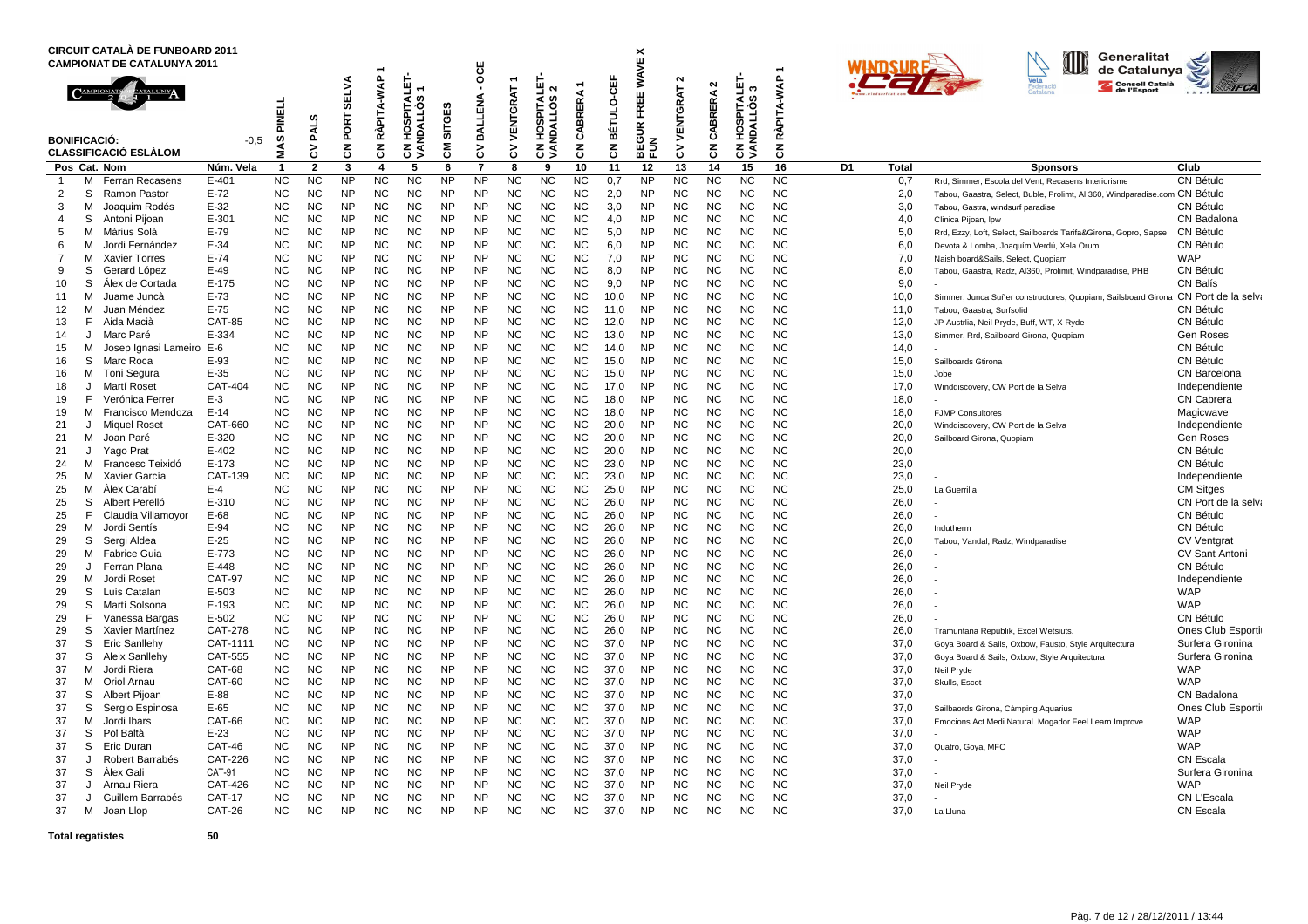|                     | <b>CIRCUIT CATALÀ DE FUNBOARD 2011</b><br><b>CAMPIONAT DE CATALUNYA 2011</b><br><b>EATALUNY</b><br>CAMPIONATS |                     | <b>FINELI</b>          | ഗ                      | <b>SELV</b><br>PORT    | $\Omega$<br>RÀPITA-WA  | Ч<br>$\mathbf$<br>SPITAI<br>ILLÓS<br>Ē | <b>SITGES</b>          | Ö<br>∢<br><b>REA</b>   | VENTGRAT               | $\sim$<br><b>ROALLOS</b><br>m | 띥<br>욺<br>₫            | 出          | ×<br>¥.<br>⋖<br>≳<br>빠<br>훈<br>š | ີ<br><b>ENTGR</b> | $\sim$<br>ABRERA | ் க<br>SPITAI<br>IALOS | <b>AP</b><br>RÀPIT,    |    |              | ID<br>Generalitat<br>de Catalunya<br>Vela<br>Federació<br><b>Consell Català</b><br>de l'Esport<br>Catalana | <b>IFCA</b><br>1.5     |
|---------------------|---------------------------------------------------------------------------------------------------------------|---------------------|------------------------|------------------------|------------------------|------------------------|----------------------------------------|------------------------|------------------------|------------------------|-------------------------------|------------------------|------------|----------------------------------|-------------------|------------------|------------------------|------------------------|----|--------------|------------------------------------------------------------------------------------------------------------|------------------------|
| <b>BONIFICACIÓ:</b> | <b>CLASSIFICACIÓ ESLÀLOM</b>                                                                                  | $-0.5$              | w<br>∢<br>ś            | ₫<br>മ<br>5<br>č١      | $\overline{5}$         | 중                      | ğ<br>g<br>z<br>ธี≶                     | δ                      | 묗<br>δ١                | ><br>ن                 | 오<br>ธี≶                      | ذ٤<br>ŕ١               | 햘<br>중     | ō<br>요<br>분준                     |                   | ت<br>중           | <b>SPA</b><br>ह ड्र    | 중                      |    |              |                                                                                                            |                        |
|                     | <b>MASTERS</b>                                                                                                |                     |                        |                        |                        |                        |                                        |                        |                        |                        |                               |                        |            |                                  |                   |                  |                        |                        |    |              |                                                                                                            |                        |
|                     | Pos Cat. Nom                                                                                                  | Núm. Vela           |                        | າ                      | 3                      |                        | 5                                      |                        |                        | 8                      | 9                             | 10                     | 11         | 12                               | 13                | 14               | 15                     | 16                     | D1 | <b>Total</b> | <b>Sponsors</b>                                                                                            | Club                   |
|                     | Ferran Recasens                                                                                               | $E - 401$<br>$E-32$ | <b>NC</b>              | <b>NC</b>              | <b>NP</b>              | <b>NC</b>              | <b>NC</b>                              | <b>NP</b>              | <b>NP</b>              | <b>NC</b>              | <b>NC</b>                     | <b>NC</b><br><b>NC</b> | 0.7        | <b>NP</b>                        | <b>NC</b>         | ΝC               | <b>NC</b>              | <b>NC</b>              |    | 0,7          | Rrd. Simmer. Escola del Vent. Recasens Interiorisme                                                        | CN Bétulo              |
|                     | Joaquim Rodés<br>M Màrius Solà                                                                                | $E-79$              | <b>NC</b><br><b>NC</b> | <b>NC</b><br><b>NC</b> | <b>NP</b><br><b>NP</b> | <b>NC</b><br><b>NC</b> | NC<br><b>NC</b>                        | <b>NP</b><br><b>NP</b> | <b>NP</b><br><b>NP</b> | <b>NC</b><br><b>NC</b> | <b>NC</b><br><b>NC</b>        | <b>NC</b>              | 2,0<br>3,0 | <b>NP</b><br><b>NP</b>           | NC<br>NC          | NC<br>NC.        | <b>NC</b><br>NC.       | <b>NC</b><br><b>NC</b> |    | 2,0<br>3,0   | Sailboards Girona, Loft Sails                                                                              | CN Bétulo<br>CN Bétulo |
|                     | Jordi Fernández                                                                                               | $E-34$              | <b>NC</b>              | <b>NC</b>              | <b>NP</b>              | <b>NC</b>              | <b>NC</b>                              | <b>NP</b>              | <b>NP</b>              | <b>NC</b>              | <b>NC</b>                     | <b>NC</b>              | 4,0        | <b>NP</b>                        | NC                | NC.              | <b>NC</b>              | <b>NC</b>              |    | 4,0          | Doctor X, Sapse.com<br>Devota & Lomba                                                                      | CN Bétulo              |
|                     | <b>Xavier Torres</b>                                                                                          | $E-74$              | <b>NC</b>              | <b>NC</b>              | <b>NP</b>              | <b>NC</b>              | <b>NC</b>                              | NΡ                     | <b>NP</b>              | <b>NC</b>              | <b>NC</b>                     | <b>NC</b>              | 5,0        | <b>NP</b>                        | NC                | NC               | <b>NC</b>              | <b>NC</b>              |    | 5,0          | Naish Boards & Sails                                                                                       | <b>WAP</b>             |
|                     | Jaume Juncà                                                                                                   | <b>CAT-73</b>       | <b>NC</b>              | <b>NC</b>              | <b>NP</b>              | <b>NC</b>              | <b>NC</b>                              | <b>NP</b>              | <b>NP</b>              | <b>NC</b>              | <b>NC</b>                     | <b>NC</b>              | 6,0        | <b>NP</b>                        | <b>NC</b>         | <b>NC</b>        | <b>NC</b>              | <b>NC</b>              |    | 6,0          | Juncà Sañer Constructor                                                                                    | <b>WAP</b>             |
|                     | Juan Méndez                                                                                                   | $E-75$              | <b>NC</b>              | <b>NC</b>              | <b>NP</b>              | <b>NC</b>              | NC                                     | <b>NP</b>              | <b>NP</b>              | <b>NC</b>              | <b>NC</b>                     | <b>NC</b>              | 7,0        | <b>NP</b>                        | NC                | ΝC               | <b>NC</b>              | <b>NC</b>              |    | 7,0          | <b>Secret Sails</b>                                                                                        | CN Bétulo              |
|                     | Josep Ignasi Lameiro E-6                                                                                      |                     | <b>NC</b>              | <b>NC</b>              | <b>NP</b>              | NC                     | <b>NC</b>                              | NΡ                     | <b>NP</b>              | <b>NC</b>              | <b>NC</b>                     | <b>NC</b>              | 8,0        | <b>NP</b>                        | NC                | <b>NC</b>        | <b>NC</b>              | <b>NC</b>              |    | 8,0          | Tabou                                                                                                      | CN Bétulo              |
|                     | Toni Segura                                                                                                   | $E-35$              | <b>NC</b>              | <b>NC</b>              | <b>NP</b>              | <b>NC</b>              | <b>NC</b>                              | <b>NP</b>              | <b>NP</b>              | <b>NC</b>              | <b>NC</b>                     | <b>NC</b>              | 9,0        | <b>NP</b>                        | <b>NC</b>         | <b>NC</b>        | <b>NC</b>              | <b>NC</b>              |    | 9,0          | Jobe                                                                                                       | CN Barcelona           |
|                     | Francisco Mendoza                                                                                             | $E-14$              | <b>NC</b>              | <b>NC</b>              | <b>NP</b>              | <b>NC</b>              | <b>NC</b>                              | <b>NP</b>              | <b>NP</b>              | <b>NC</b>              | <b>NC</b>                     | <b>NC</b>              | 10,0       | <b>NP</b>                        | NC                | ΝC               | <b>NC</b>              | NC.                    |    | 10,0         | <b>FJMP Consultores</b>                                                                                    | Magicwave              |
|                     | Joan Paré                                                                                                     | CAT-320             | <b>NC</b>              | <b>NC</b>              | <b>NP</b>              | <b>NC</b>              | NC                                     | <b>NP</b>              | <b>NP</b>              | <b>NC</b>              | <b>NC</b>                     | <b>NC</b>              | 11,0       | <b>NP</b>                        | NC                | ΝC               | <b>NC</b>              | <b>NC</b>              |    | 11,0         | Quopiam, Sailbaords Girona                                                                                 | <b>GEN</b>             |
|                     | Xavier García                                                                                                 | <b>CAT-127</b>      | <b>NC</b>              | <b>NC</b>              | <b>NP</b>              | <b>NC</b>              | <b>NC</b>                              | <b>NP</b>              | <b>NP</b>              | <b>NC</b>              | <b>NC</b>                     | <b>NC</b>              | 12,0       | <b>NP</b>                        | NC                | <b>NC</b>        | <b>NC</b>              | <b>NC</b>              |    | 12,0         |                                                                                                            | <b>WAP</b>             |
| 12                  | Francesc Teixidó                                                                                              | CAT-173             | <b>NC</b>              | <b>NC</b>              | <b>NP</b>              | <b>NC</b>              | NC                                     | <b>NP</b>              | <b>NP</b>              | <b>NC</b>              | <b>NC</b>                     | <b>NC</b>              | 12,0       | <b>NP</b>                        | <b>NC</b>         | <b>NC</b>        | <b>NC</b>              | <b>NC</b>              |    | 12,0         |                                                                                                            | CN Bétulo              |
|                     | Àlex Carabí                                                                                                   | $E-4$               | <b>NC</b>              | <b>NC</b>              | <b>NP</b>              | <b>NC</b>              | <b>NC</b>                              | <b>NP</b>              | <b>NP</b>              | <b>NC</b>              | <b>NC</b>                     | <b>NC</b>              | 14,0       | <b>NP</b>                        | NC                | NC               | <b>NC</b>              | <b>NC</b>              |    | 14,0         | La Guerrilla                                                                                               | <b>CM Sitges</b>       |
| 15                  | Jordi Sentís                                                                                                  | $E-94$              | <b>NC</b>              | <b>NC</b>              | <b>NP</b>              | NC                     | NC                                     | NP                     | <b>NP</b>              | <b>NC</b>              | <b>NC</b>                     | <b>NC</b>              | 15,0       | <b>NP</b>                        | NC                | ΝC               | <b>NC</b>              | <b>NC</b>              |    | 15,0         | Indutherm                                                                                                  | CN Bétulo              |
| 15                  | Jordi Roset                                                                                                   | <b>CAT-97</b>       | <b>NC</b>              | <b>NC</b>              | <b>NP</b>              | <b>NC</b>              | <b>NC</b>                              | <b>NP</b>              | <b>NP</b>              | <b>NC</b>              | <b>NC</b>                     | <b>NC</b>              | 15,0       | <b>NP</b>                        | <b>NC</b>         | <b>NC</b>        | NC.                    | <b>NC</b>              |    | 15,0         |                                                                                                            | Independiente          |
| 15                  | M Fabrice Guia                                                                                                | $E - 773$           | <b>NC</b>              | <b>NC</b>              | <b>NP</b>              | <b>NC</b>              | NC                                     | <b>NP</b>              | <b>NP</b>              | <b>NC</b>              | <b>NC</b>                     | <b>NC</b>              | 15,0       | <b>NP</b>                        | NC                | NC               | <b>NC</b>              | <b>NC</b>              |    | 15,0         |                                                                                                            | <b>CV Sant Antoni</b>  |
| 18                  | Jordi Riera                                                                                                   | CAT-68              | <b>NC</b>              | <b>NC</b>              | <b>NP</b>              | <b>NC</b>              | NC                                     | NP                     | <b>NP</b>              | <b>NC</b>              | <b>NC</b>                     | <b>NC</b>              | 18,0       | <b>NP</b>                        | <b>NC</b>         | ΝC               | <b>NC</b>              | <b>NC</b>              |    | 18,0         |                                                                                                            | <b>WAP</b>             |
| 18                  | Oriol Arnau                                                                                                   | CAT-60              | <b>NC</b>              | <b>NC</b>              | <b>NP</b>              | NC                     | NC                                     | NP                     | <b>NP</b>              | <b>NC</b>              | <b>NC</b>                     | <b>NC</b>              | 18,0       | <b>NP</b>                        | NC                | ΝC               | <b>NC</b>              | <b>NC</b>              |    | 18,0         | Skulls, Escot                                                                                              | <b>WAP</b>             |
| 18                  | Jordi Ibars                                                                                                   | CAT-66              | <b>NC</b>              | <b>NC</b>              | <b>NP</b>              | <b>NC</b>              | NC                                     | <b>NP</b>              | <b>NP</b>              | <b>NC</b>              | <b>NC</b>                     | <b>NC</b>              | 18,0       | <b>NP</b>                        | ΝC                | ΝC               | NC.                    | <b>NC</b>              |    | 18,0         | Mogador                                                                                                    | <b>WAP</b>             |
| 18                  | Joan Llop                                                                                                     | <b>CAT-26</b>       | <b>NC</b>              | NC                     | NΡ                     | NC                     | NC                                     | NΡ                     | <b>NP</b>              | <b>NC</b>              | <b>NC</b>                     | <b>NC</b>              | 18,0       | <b>NP</b>                        | NC                | NC               | <b>NC</b>              | <b>NC</b>              |    | 18,0         | La Lluna                                                                                                   | CN Escala              |

## **JUVENILS**

|  | Pos Cat. Nom       | Núm. Vela |           |           |           |           |     |           |           |     |     |     |     |     |     |     | 15   | 16  | D1. | Total | <b>Sponsors</b>            | Club               |
|--|--------------------|-----------|-----------|-----------|-----------|-----------|-----|-----------|-----------|-----|-----|-----|-----|-----|-----|-----|------|-----|-----|-------|----------------------------|--------------------|
|  | Marc Paré          | CAT-334   | <b>NC</b> | <b>NC</b> | ΝP        | <b>NC</b> | NC  | ΝP        | NF        | ΝC  |     |     |     | NP. | NC. | ΝC  | NC.  | NC. |     | 0,7   | Quopiam, Sailbaords Girona | <b>GEN</b>         |
|  | Martí Roset        | CAT-404   | <b>NC</b> | NC.       | <b>NP</b> | NC        | NC. | <b>NP</b> | <b>NP</b> | ΝC  | NC. | NC. | 2.0 | NP. | NC. | NC. | NC.  | NC. |     | 2,0   |                            | CN Port de la Selv |
|  | Yago Prat          | $E - 851$ | NC.       | <b>NC</b> | NP        | <b>NC</b> | NC. | <b>NP</b> | <b>NP</b> | ΝC  | NC. | NC. | 3.0 | NP. | NC. | NC. | NC . | NC. |     | 3,0   |                            | CN Bétulo          |
|  | Miguel Roset       | CAT-660   | <b>NC</b> | NC.       | NP        | NC.       | NC. | <b>NP</b> | NP        | NC. | ΝC  | NC. | 3.0 | NP. | NC. | NC. | NC . | NC. |     | 3,0   |                            | CN Port de la Selv |
|  | Ferran Plana       | E-448     | NC.       | <b>NC</b> | <b>NP</b> | NC        | NC. | NP        | <b>NP</b> | NC. | NC. | NC. | 5.0 | NP. | NC. | NC. | NC . | NC. |     | 5,0   | . .                        | CN Bétulo          |
|  | Robert Barrabés    | CAT-226   | <b>NC</b> | ΝC        | NP        | NC.       | NC. | <b>NP</b> | NP        | NC  | NC  | NC. | 6.0 | NP. | NC. | NC. | NC . | NC. |     | 6,0   |                            | CN Escala          |
|  | Arnau Riera        | CAT-426   | <b>NC</b> | <b>NC</b> | <b>NP</b> | NC        | NC. | NP        | <b>NP</b> | NC. | NC. | NC. | 6.0 | NP. | NC. | NC. | NC . | NC. |     | 6,0   |                            | <b>WAP</b>         |
|  | Guillem Barrabades | $CAT-17$  | NC.       | <b>NC</b> | NP        | <b>NC</b> | NC  | NP        | NP        | ΝC  | NC. | NC. | 6,0 | NP  | NC. | NC. | NC.  | NC. |     | 6,0   |                            | CN Escala          |

### **Total regatistes<sup>8</sup>**

#### **FÈMINESPos Cat. Nom Núm. Vela <sup>1</sup> <sup>2</sup> 3 <sup>4</sup> 5 6 <sup>7</sup> 8 9 10 <sup>11</sup> <sup>12</sup> 13 <sup>14</sup> 15 16 D1 Total Sponsors Club**CN Bétulo <sup>1</sup> F Aida Macià E-85 NC NC NP NC NC NP NP NC NC NC 0,7 NP NC NC NC NC 0,7 JP Austrlia, Neil Pryde, Buff, WT, X-Ryde CN Bétulo 2 F Verónica Ferrer E-3 NC NC NP NC NC NP NP NC NC NC 2,0 NP NC NC NC NC<br>3 F Vanessa Vargas E-502 NC NC NP NC NC NP NP NC NC NC 3,0 NP NC NC NC  $C$  NC  $2,0$  - CN Cabrera  $2,0$  - CN Cabrera  $C$ 3 <sup>F</sup> Vanessa Vargas E-502 NC NC NP NC NC NP NP NC NC NC 3,0 NP NC NC NC NC 3,0 - CN Bétulo 3 F Claudia Villamoyor E-68 NC NC NP NC NC NP NP NC NC NC 3,0 NP NCC NC NC NC 3,0 - CN Bétulo

### **Total regatistes<sup>4</sup>**

**NOTES**

**BONIFICACIÓPunts de bonificació per assitència a regata sense resultat (Segons acord d'Assamblea General Ordinària de 11/11/2007)**

**NCRegata no convocada i sense puntuació**

**NPRegata no puntuable**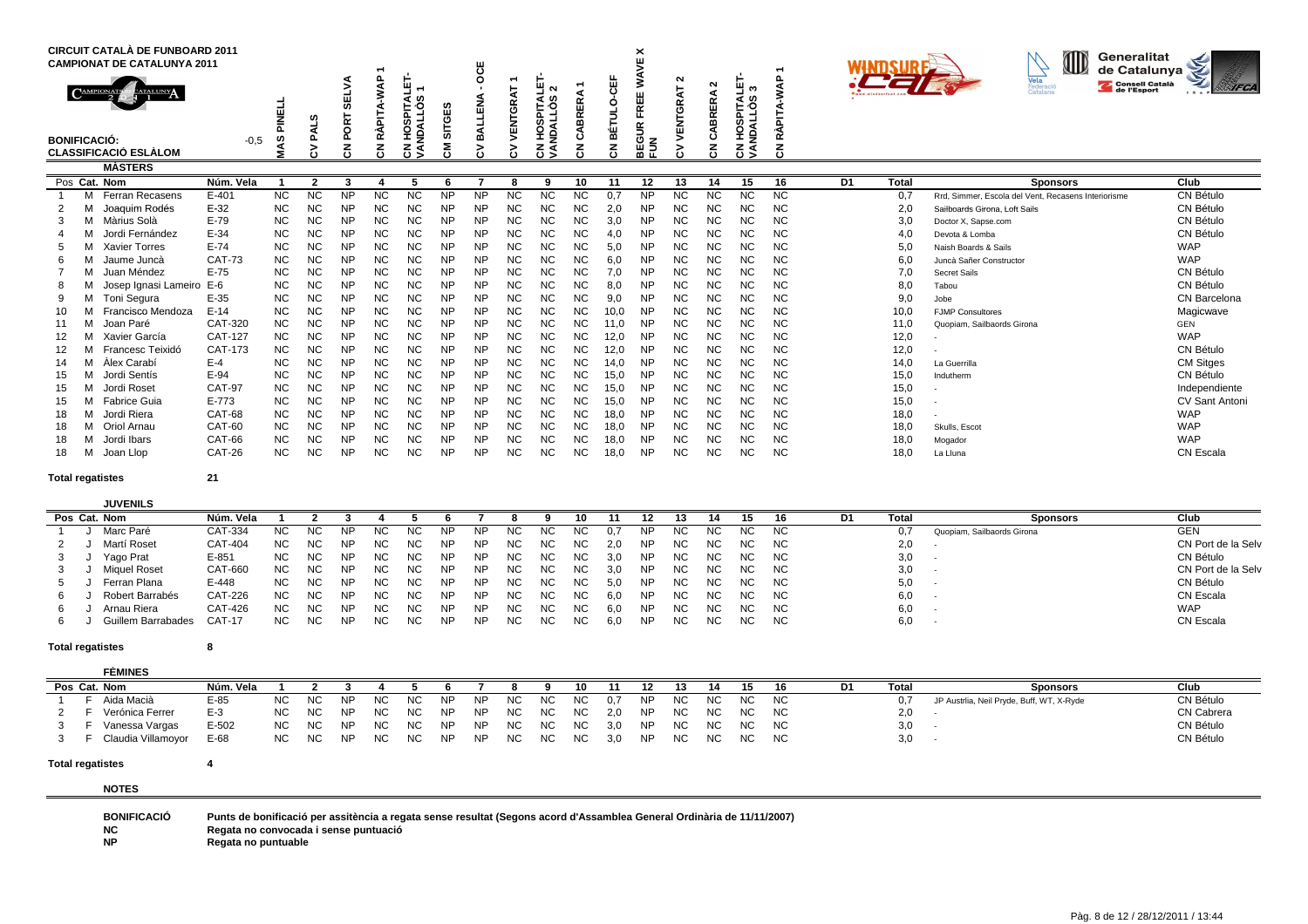| <b>CIRCUIT CATALÀ DE FUNBOARD 2011</b><br><b>CAMPIONAT DE CATALUNYA 2011</b> |                                                                                                                                             |  |  |  |   |        |  |    |        |                  |                                                                                                                                                                     | M | Generalitat<br>de Catalunya   |
|------------------------------------------------------------------------------|---------------------------------------------------------------------------------------------------------------------------------------------|--|--|--|---|--------|--|----|--------|------------------|---------------------------------------------------------------------------------------------------------------------------------------------------------------------|---|-------------------------------|
|                                                                              |                                                                                                                                             |  |  |  | π | $\sim$ |  | ш  | Ê<br>귵 | ົຕ<br>ৰ ග<br>⊢∙o |                                                                                                                                                                     |   | Consell Català<br>de l'Esport |
| <b>BONIFICACIÓ:</b><br><b>CLASSIFICACIÓ ESLÀLOM</b>                          | $-0,5$                                                                                                                                      |  |  |  |   |        |  | ᄖᄀ |        |                  |                                                                                                                                                                     |   |                               |
| D1, D2, D3                                                                   |                                                                                                                                             |  |  |  |   |        |  |    |        |                  | Descarts (1-3 esdeveniments 0 descarts, 4-6 esdeveniments 1 descarts, 7-8 esdeveniments 2 descarts, més de 9 esdeveniments 3 descarts)                              |   |                               |
| MÀSTERS                                                                      | Regatistes que en l'any d'emissió de la llicència tinguin més de 35 anys. Nascuts el 1974 o després. Prevaldrà el que indiqui la llicència. |  |  |  |   |        |  |    |        |                  |                                                                                                                                                                     |   |                               |
| <b>JUVENILS</b>                                                              |                                                                                                                                             |  |  |  |   |        |  |    |        |                  | Regatistes que en l'any d'emissió de la llicència tinguin menys de 18 anys. Nascuts el 1991 o després i no més tard de 1994. Prevaldrà el que indiqui la llicència. |   |                               |
| <b>FCV</b>                                                                   | Regatistes sense Ilicència de la FCV                                                                                                        |  |  |  |   |        |  |    |        |                  |                                                                                                                                                                     |   |                               |

### **Resolució d'empats segons Regles Generals de Windurfcat aprovades en Assemblea General Ordinària el novembre de 2007**Empats en la classificació general de la temporada entre disciplines

Quan hi hagi un empat en el nombre total de punts en la classificació anual entre disciplines (dues o mes modalitats disputades), l'empat es desfarà en favor del competidor que hagi vencut l'altre en mes nombre de discipli Si l'empat persisteix es decidirà en favor del que tingui major nombre de primers, de segons, etc. incloent tots els descarts.

Si l'empat persisteix es quedarà en empat com a resultat final.

Els empats entre més de dos competidors es resoldran de la mateixa manera tenint-los en compte a tots alhora.

Si l'empat no es pot desfer utilitzant la regla anterior si és possible es pot disputar un heat de desempat entre els competidors.

Si, tot i haver aplicat totes les regles de desempat, i ha un empat entre competidors classificats entre els tres millors de la competició, es trencarà l'empat en favor del que hagi tingut una millor posició en l'última el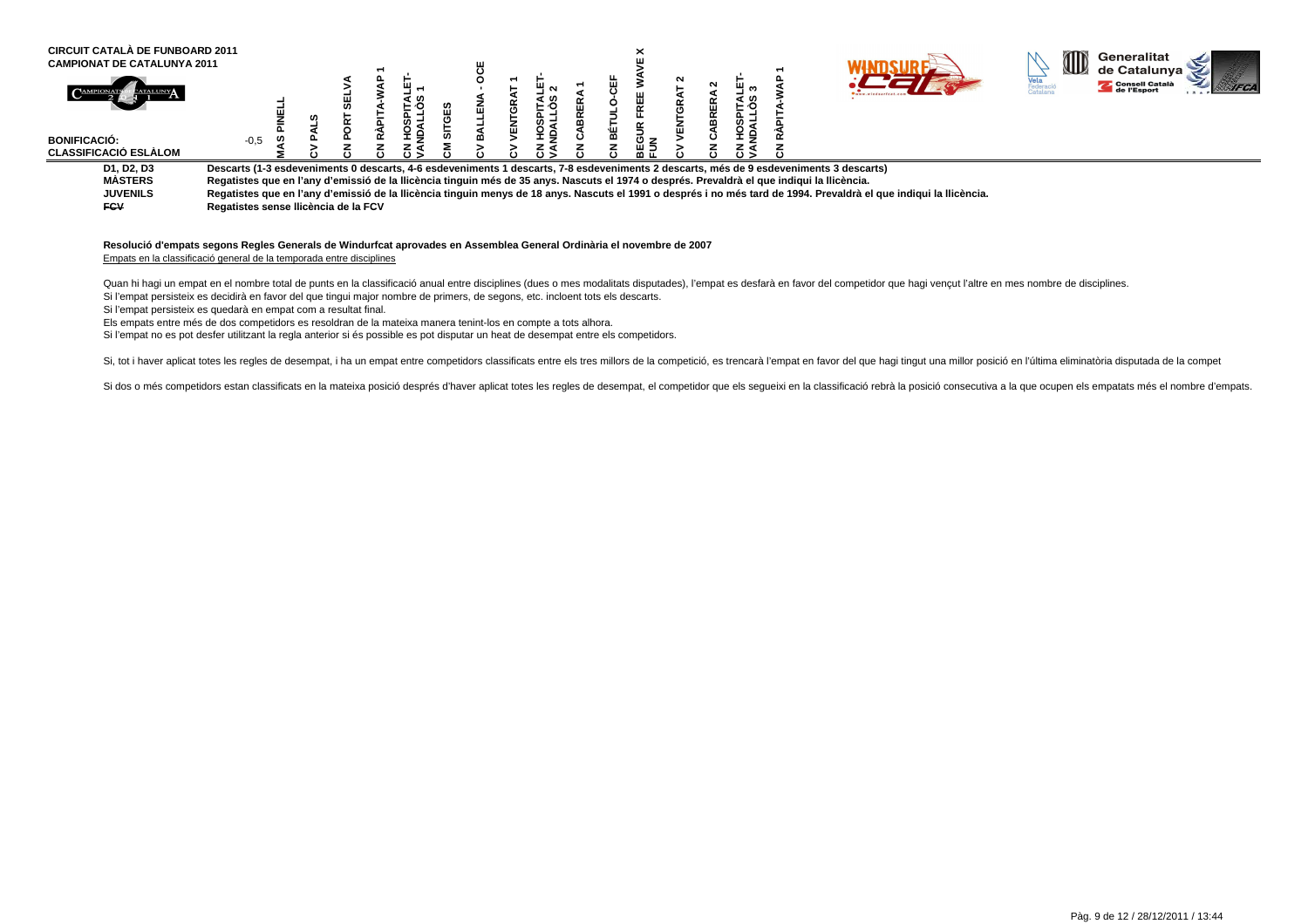| <b>CIRCUIT CATALA DE FUNBOARD 2011</b><br><b>CAMPIONAT DE CATALUNYA 2011</b>                                                                                                                                                                                                                                                                                                                                                                                                                                                                                                                                                                                                                                                                                                                                                                                                                                                                                                                                                                                                                            |                                                                                                                                                                                                                                                                                                                                                                                                                |                                                                                                                                                                                                                                                                                                                                                                                                                                                                                                            |                                                                                                                                                                                                                                                                                                                             |                                                                                                                                                                                                                                                                                                                                                                                                                                                                                                            | ٠                                                                                                                                                                                                                                                                                                                                                                                                                                                                                                          |                                                                                                                                                                                                                                                                                                                                                                                                                                                                                                            |                                                                                                                                                                                                                | ö                                                                                                                                                                                                                                                                                                                                                                                          |                                                                                                                                                                                                                                                                                                                                                                                                                                                                                              |                                                                                                                                                                                                                                                                                                                                                                                                                                                                                                            |                                                                                                                                                                                                                                                                                                                                                                                                                                                                                                            |                                                                                                                                                                                                                                                                                                                                                                                                                                                                                              | ×<br>ш                                                                                                                                                                                                                                                                                       |                                                                                                                                                                                                                                                                                                                                                                                                                                                                                   |                                                                                                                                                                                                                                                                                                                                                                                                                                                                                                            |                                                                                                                                                                                                                                                                                                                                                                                                                                                                                                            |                                                                                                                                                                                                                                                              |    |                                                                                                                                                                                                                                                                                              | Generalitat<br>de Catalunya                                                                                                                                                                                                                                                                                                                                                                                                                                                                                                                                                                                                                                                                                                                                                                                                                                                                                                                                                                                                                                                                        |                                                                                                                                                                                                                                                                                                                                                                                                                                                                                                                                                                                                    |
|---------------------------------------------------------------------------------------------------------------------------------------------------------------------------------------------------------------------------------------------------------------------------------------------------------------------------------------------------------------------------------------------------------------------------------------------------------------------------------------------------------------------------------------------------------------------------------------------------------------------------------------------------------------------------------------------------------------------------------------------------------------------------------------------------------------------------------------------------------------------------------------------------------------------------------------------------------------------------------------------------------------------------------------------------------------------------------------------------------|----------------------------------------------------------------------------------------------------------------------------------------------------------------------------------------------------------------------------------------------------------------------------------------------------------------------------------------------------------------------------------------------------------------|------------------------------------------------------------------------------------------------------------------------------------------------------------------------------------------------------------------------------------------------------------------------------------------------------------------------------------------------------------------------------------------------------------------------------------------------------------------------------------------------------------|-----------------------------------------------------------------------------------------------------------------------------------------------------------------------------------------------------------------------------------------------------------------------------------------------------------------------------|------------------------------------------------------------------------------------------------------------------------------------------------------------------------------------------------------------------------------------------------------------------------------------------------------------------------------------------------------------------------------------------------------------------------------------------------------------------------------------------------------------|------------------------------------------------------------------------------------------------------------------------------------------------------------------------------------------------------------------------------------------------------------------------------------------------------------------------------------------------------------------------------------------------------------------------------------------------------------------------------------------------------------|------------------------------------------------------------------------------------------------------------------------------------------------------------------------------------------------------------------------------------------------------------------------------------------------------------------------------------------------------------------------------------------------------------------------------------------------------------------------------------------------------------|----------------------------------------------------------------------------------------------------------------------------------------------------------------------------------------------------------------|--------------------------------------------------------------------------------------------------------------------------------------------------------------------------------------------------------------------------------------------------------------------------------------------------------------------------------------------------------------------------------------------|----------------------------------------------------------------------------------------------------------------------------------------------------------------------------------------------------------------------------------------------------------------------------------------------------------------------------------------------------------------------------------------------------------------------------------------------------------------------------------------------|------------------------------------------------------------------------------------------------------------------------------------------------------------------------------------------------------------------------------------------------------------------------------------------------------------------------------------------------------------------------------------------------------------------------------------------------------------------------------------------------------------|------------------------------------------------------------------------------------------------------------------------------------------------------------------------------------------------------------------------------------------------------------------------------------------------------------------------------------------------------------------------------------------------------------------------------------------------------------------------------------------------------------|----------------------------------------------------------------------------------------------------------------------------------------------------------------------------------------------------------------------------------------------------------------------------------------------------------------------------------------------------------------------------------------------------------------------------------------------------------------------------------------------|----------------------------------------------------------------------------------------------------------------------------------------------------------------------------------------------------------------------------------------------------------------------------------------------|-----------------------------------------------------------------------------------------------------------------------------------------------------------------------------------------------------------------------------------------------------------------------------------------------------------------------------------------------------------------------------------------------------------------------------------------------------------------------------------|------------------------------------------------------------------------------------------------------------------------------------------------------------------------------------------------------------------------------------------------------------------------------------------------------------------------------------------------------------------------------------------------------------------------------------------------------------------------------------------------------------|------------------------------------------------------------------------------------------------------------------------------------------------------------------------------------------------------------------------------------------------------------------------------------------------------------------------------------------------------------------------------------------------------------------------------------------------------------------------------------------------------------|--------------------------------------------------------------------------------------------------------------------------------------------------------------------------------------------------------------------------------------------------------------|----|----------------------------------------------------------------------------------------------------------------------------------------------------------------------------------------------------------------------------------------------------------------------------------------------|----------------------------------------------------------------------------------------------------------------------------------------------------------------------------------------------------------------------------------------------------------------------------------------------------------------------------------------------------------------------------------------------------------------------------------------------------------------------------------------------------------------------------------------------------------------------------------------------------------------------------------------------------------------------------------------------------------------------------------------------------------------------------------------------------------------------------------------------------------------------------------------------------------------------------------------------------------------------------------------------------------------------------------------------------------------------------------------------------|----------------------------------------------------------------------------------------------------------------------------------------------------------------------------------------------------------------------------------------------------------------------------------------------------------------------------------------------------------------------------------------------------------------------------------------------------------------------------------------------------------------------------------------------------------------------------------------------------|
| <b>BONIFICACIÓ:</b><br><b>CLASSIFICACIÓ ONES</b>                                                                                                                                                                                                                                                                                                                                                                                                                                                                                                                                                                                                                                                                                                                                                                                                                                                                                                                                                                                                                                                        | $-0.5$                                                                                                                                                                                                                                                                                                                                                                                                         | PINELI<br>9y<br>Σ                                                                                                                                                                                                                                                                                                                                                                                                                                                                                          | ဖာ<br>PAL <sup>3</sup><br>><br>ن                                                                                                                                                                                                                                                                                            | <b>SELVA</b><br>PORT<br>중                                                                                                                                                                                                                                                                                                                                                                                                                                                                                  | RÀPITA-WAP<br>중                                                                                                                                                                                                                                                                                                                                                                                                                                                                                            | PITALET<br>s<br>۰O<br>ဖာ<br>⊼<br>S<br>웊<br>중<br>⋖                                                                                                                                                                                                                                                                                                                                                                                                                                                          | SITGES<br>ξ                                                                                                                                                                                                    | BALLENA<br>3                                                                                                                                                                                                                                                                                                                                                                               | VENTGRAT<br>3                                                                                                                                                                                                                                                                                                                                                                                                                                                                                | ⊡<br>٤<br>PITA<br>ဖာ<br>۰O<br><b>NDALL</b><br>U.<br>ğ<br>ह ड्र                                                                                                                                                                                                                                                                                                                                                                                                                                             | ERA<br>岛<br>రే<br>$\overline{5}$                                                                                                                                                                                                                                                                                                                                                                                                                                                                           | $-0.55$<br>BÉTUL<br>$\overline{5}$                                                                                                                                                                                                                                                                                                                                                                                                                                                           | Š<br>ш<br>画<br>Ē<br>ĸ<br>3<br>$\frac{2}{5}$<br>ц<br>w                                                                                                                                                                                                                                        | $\sim$<br><b>NTGRAT</b><br>₽<br>3                                                                                                                                                                                                                                                                                                                                                                                                                                                 | N<br>CABRERA<br>중                                                                                                                                                                                                                                                                                                                                                                                                                                                                                          | 9<br>S<br>∢ ທ<br>호크<br>인<br>w<br>es<br>≌<br>z<br>हुडू                                                                                                                                                                                                                                                                                                                                                                                                                                                      | PITA-WAP<br>ৰূ<br>중                                                                                                                                                                                                                                          |    |                                                                                                                                                                                                                                                                                              | Vela<br>Consell Català<br>de l'Esport                                                                                                                                                                                                                                                                                                                                                                                                                                                                                                                                                                                                                                                                                                                                                                                                                                                                                                                                                                                                                                                              | <b>AFCA</b>                                                                                                                                                                                                                                                                                                                                                                                                                                                                                                                                                                                        |
| Pos Cat. Nom                                                                                                                                                                                                                                                                                                                                                                                                                                                                                                                                                                                                                                                                                                                                                                                                                                                                                                                                                                                                                                                                                            | Núm. Vela                                                                                                                                                                                                                                                                                                                                                                                                      | -1                                                                                                                                                                                                                                                                                                                                                                                                                                                                                                         | $\overline{2}$                                                                                                                                                                                                                                                                                                              | 3                                                                                                                                                                                                                                                                                                                                                                                                                                                                                                          | 4                                                                                                                                                                                                                                                                                                                                                                                                                                                                                                          | 5                                                                                                                                                                                                                                                                                                                                                                                                                                                                                                          | 6                                                                                                                                                                                                              | $\overline{7}$                                                                                                                                                                                                                                                                                                                                                                             | -8                                                                                                                                                                                                                                                                                                                                                                                                                                                                                           | 9                                                                                                                                                                                                                                                                                                                                                                                                                                                                                                          | 10                                                                                                                                                                                                                                                                                                                                                                                                                                                                                                         | 11                                                                                                                                                                                                                                                                                                                                                                                                                                                                                           | 12                                                                                                                                                                                                                                                                                           | 13                                                                                                                                                                                                                                                                                                                                                                                                                                                                                | 14                                                                                                                                                                                                                                                                                                                                                                                                                                                                                                         | 15                                                                                                                                                                                                                                                                                                                                                                                                                                                                                                         | 16                                                                                                                                                                                                                                                           | D1 | Total                                                                                                                                                                                                                                                                                        | <b>Sponsors</b>                                                                                                                                                                                                                                                                                                                                                                                                                                                                                                                                                                                                                                                                                                                                                                                                                                                                                                                                                                                                                                                                                    | Club                                                                                                                                                                                                                                                                                                                                                                                                                                                                                                                                                                                               |
| S<br>$\overline{1}$<br>Aleix Sanllehy<br>2<br>S<br>Eric Sanllehy<br>3<br>Ferran Recasens<br>м<br>3<br>S<br>Sergi Aldea<br>5<br>S<br>Gerard López<br>6<br>Joaquim Rodés<br>м<br>м<br>Oriol Arnau<br>7<br>$\overline{7}$<br>S<br>Albert Pijoan<br>9<br>м<br>Màrius Solà<br>S<br>Marc Roca<br>9<br>9<br>Jordi Sentís<br>м<br>Jordi Riera<br>9<br>м<br>9<br>Juan Méndez<br>M<br>9<br>м<br>Jordi Ibars<br>15<br>Martí Roset<br>J<br>S<br>Pol Baltà<br>15<br>17<br>M<br>Jordi Fernández<br>F.<br>Aida Macià<br>17<br>17<br>S<br>Antoni Pijoan<br>Marc Paré<br>17<br>J<br>17<br>м<br><b>Xavier Torres</b><br>17<br>F<br>Verónica Ferrer<br>23<br>S<br>Sergio Espinosa<br>23<br><b>Miguel Roset</b><br>J<br>S<br>Alex Gali<br>23<br>26<br>м<br>Juame Juncà<br>26<br>S<br>Eric Duran<br>Robert Barrabés<br>26<br>J<br>Arnau Riera<br>26<br>J<br>Guillem Barrabés<br>26<br>J<br>S<br>Ramon Pastor<br>31<br>S<br>Alex de Cortada<br>31<br>M Eric Schoneveld<br>31<br>Josep Ignasi Lameiro E-6<br>31<br>м<br>м<br>Toni Segura<br>31<br>Francisco Mendoza<br>31<br>м<br>Joan Paré<br>31<br>м<br>Yago Prat<br>31<br>J | CAT-555<br>CAT-1111<br>E-401<br>$E-25$<br>$E-49$<br>$E-32$<br>CAT-60<br>E-88<br>E-79<br>E-93<br>$E-94$<br>CAT-68<br>E-75<br>CAT-66<br>CAT-404<br>$E-23$<br>$E-34$<br><b>CAT-85</b><br>$E - 301$<br>E-334<br>$E-74$<br>$E-3$<br>$E-65$<br>CAT-660<br><b>CAT-91</b><br>$E-73$<br><b>CAT-46</b><br>CAT-226<br><b>CAT-426</b><br><b>CAT-17</b><br>$E-72$<br>E-175<br>E-324<br>$E-35$<br>$E-14$<br>E-320<br>$E-402$ | <b>NC</b><br><b>NC</b><br><b>NC</b><br><b>NC</b><br><b>NC</b><br><b>NC</b><br><b>NC</b><br><b>NC</b><br><b>NC</b><br><b>NC</b><br><b>NC</b><br><b>NC</b><br><b>NC</b><br><b>NC</b><br><b>NC</b><br><b>NC</b><br><b>NC</b><br><b>NC</b><br><b>NC</b><br><b>NC</b><br><b>NC</b><br><b>NC</b><br><b>NC</b><br><b>NC</b><br><b>NC</b><br><b>NC</b><br><b>NC</b><br><b>NC</b><br><b>NC</b><br><b>NC</b><br><b>NC</b><br><b>NC</b><br><b>NC</b><br><b>NC</b><br><b>NC</b><br><b>NC</b><br><b>NC</b><br><b>NC</b> | <b>NC</b><br><b>NC</b><br>NC<br>NC<br>ΝC<br><b>NC</b><br>ΝC<br>ΝC<br><b>NC</b><br>NC<br><b>NC</b><br>NC<br>ΝC<br><b>NC</b><br>ΝC<br>NC<br><b>NC</b><br>NC<br><b>NC</b><br>NC<br>NC<br><b>NC</b><br>NC<br>ΝC<br>NC<br>ΝC<br><b>NC</b><br>ΝC<br>NC<br><b>NC</b><br>NC<br>ΝC<br>NC<br>ΝC<br><b>NC</b><br>ΝC<br>NC<br><b>NC</b> | <b>NP</b><br><b>NP</b><br><b>NP</b><br><b>NP</b><br><b>NP</b><br><b>NP</b><br><b>NP</b><br><b>NP</b><br><b>NP</b><br><b>NP</b><br><b>NP</b><br><b>NP</b><br><b>NP</b><br><b>NP</b><br><b>NP</b><br><b>NP</b><br><b>NP</b><br><b>NP</b><br><b>NP</b><br><b>NP</b><br><b>NP</b><br><b>NP</b><br><b>NP</b><br><b>NP</b><br><b>NP</b><br><b>NP</b><br><b>NP</b><br><b>NP</b><br><b>NP</b><br><b>NP</b><br><b>NP</b><br><b>NP</b><br><b>NP</b><br><b>NP</b><br><b>NP</b><br><b>NP</b><br><b>NP</b><br><b>NP</b> | <b>NC</b><br><b>NC</b><br><b>NC</b><br><b>NC</b><br><b>NC</b><br><b>NC</b><br><b>NC</b><br><b>NC</b><br><b>NC</b><br><b>NC</b><br><b>NC</b><br><b>NC</b><br><b>NC</b><br><b>NC</b><br><b>NC</b><br><b>NC</b><br><b>NC</b><br><b>NC</b><br><b>NC</b><br><b>NC</b><br><b>NC</b><br><b>NC</b><br><b>NC</b><br><b>NC</b><br><b>NC</b><br><b>NC</b><br><b>NC</b><br><b>NC</b><br><b>NC</b><br><b>NC</b><br><b>NC</b><br><b>NC</b><br><b>NC</b><br><b>NC</b><br><b>NC</b><br><b>NC</b><br><b>NC</b><br><b>NC</b> | <b>NC</b><br><b>NC</b><br><b>NC</b><br><b>NC</b><br><b>NC</b><br><b>NC</b><br><b>NC</b><br><b>NC</b><br><b>NC</b><br><b>NC</b><br><b>NC</b><br><b>NC</b><br><b>NC</b><br><b>NC</b><br><b>NC</b><br><b>NC</b><br><b>NC</b><br><b>NC</b><br><b>NC</b><br><b>NC</b><br><b>NC</b><br><b>NC</b><br><b>NC</b><br><b>NC</b><br><b>NC</b><br><b>NC</b><br><b>NC</b><br><b>NC</b><br><b>NC</b><br><b>NC</b><br><b>NC</b><br><b>NC</b><br><b>NC</b><br><b>NC</b><br><b>NC</b><br><b>NC</b><br><b>NC</b><br><b>NC</b> | $-0.5$<br>$-0.5$<br>$-0.5$<br>$-0,5$<br>$-0.5$<br>$-0.5$<br>$-0.5$<br>$-0,5$<br>$-0.5$<br>$-0,5$<br>$-0.5$<br>$-0.5$<br>$-0,5$<br>$-0.5$<br>$-0.5$<br>$-0,5$<br>$-0.5$<br>$-0.5$<br>$-0.5$<br>$-0.5$<br>$-0.5$ | <b>NP</b><br><b>NP</b><br>NP<br>NP<br><b>NP</b><br><b>NP</b><br>NP<br>NP<br><b>NP</b><br><b>NP</b><br>NP<br>NP<br><b>NP</b><br><b>NP</b><br>NP<br><b>NP</b><br><b>NP</b><br><b>NP</b><br>NP<br><b>NP</b><br>NP<br>NP<br><b>NP</b><br>NP<br><b>NP</b><br><b>NP</b><br><b>NP</b><br>NP<br>NP<br>NP<br><b>NP</b><br>NP<br><b>NP</b><br>NP<br><b>NP</b><br><b>NP</b><br><b>NP</b><br><b>NP</b> | <b>NC</b><br><b>NC</b><br><b>NC</b><br><b>NC</b><br><b>NC</b><br><b>NC</b><br><b>NC</b><br><b>NC</b><br><b>NC</b><br><b>NC</b><br><b>NC</b><br><b>NC</b><br><b>NC</b><br><b>NC</b><br><b>NC</b><br>ΝC<br><b>NC</b><br><b>NC</b><br><b>NC</b><br><b>NC</b><br><b>NC</b><br><b>NC</b><br><b>NC</b><br><b>NC</b><br><b>NC</b><br><b>NC</b><br><b>NC</b><br><b>NC</b><br><b>NC</b><br><b>NC</b><br><b>NC</b><br><b>NC</b><br><b>NC</b><br><b>NC</b><br><b>NC</b><br><b>NC</b><br>ΝC<br><b>NC</b> | <b>NC</b><br><b>NC</b><br><b>NC</b><br><b>NC</b><br><b>NC</b><br><b>NC</b><br><b>NC</b><br><b>NC</b><br><b>NC</b><br><b>NC</b><br><b>NC</b><br><b>NC</b><br><b>NC</b><br><b>NC</b><br><b>NC</b><br><b>NC</b><br><b>NC</b><br><b>NC</b><br><b>NC</b><br><b>NC</b><br><b>NC</b><br><b>NC</b><br><b>NC</b><br><b>NC</b><br><b>NC</b><br><b>NC</b><br><b>NC</b><br><b>NC</b><br><b>NC</b><br><b>NC</b><br><b>NC</b><br><b>NC</b><br><b>NC</b><br><b>NC</b><br><b>NC</b><br><b>NC</b><br><b>NC</b><br><b>NC</b> | <b>NC</b><br><b>NC</b><br><b>NC</b><br><b>NC</b><br><b>NC</b><br><b>NC</b><br><b>NC</b><br><b>NC</b><br><b>NC</b><br><b>NC</b><br><b>NC</b><br><b>NC</b><br><b>NC</b><br><b>NC</b><br><b>NC</b><br><b>NC</b><br><b>NC</b><br><b>NC</b><br><b>NC</b><br><b>NC</b><br><b>NC</b><br><b>NC</b><br><b>NC</b><br><b>NC</b><br><b>NC</b><br><b>NC</b><br><b>NC</b><br><b>NC</b><br><b>NC</b><br><b>NC</b><br><b>NC</b><br><b>NC</b><br><b>NC</b><br><b>NC</b><br><b>NC</b><br><b>NC</b><br><b>NC</b><br><b>NC</b> | <b>NP</b><br><b>NP</b><br><b>NP</b><br><b>NP</b><br><b>NP</b><br><b>NP</b><br><b>NP</b><br><b>NP</b><br><b>NP</b><br><b>NP</b><br><b>NP</b><br>NP<br><b>NP</b><br><b>NP</b><br><b>NP</b><br><b>NP</b><br><b>NP</b><br><b>NP</b><br><b>NP</b><br>NP<br><b>NP</b><br><b>NP</b><br><b>NP</b><br><b>NP</b><br><b>NP</b><br><b>NP</b><br><b>NP</b><br><b>NP</b><br><b>NP</b><br><b>NP</b><br><b>NP</b><br><b>NP</b><br><b>NP</b><br><b>NP</b><br><b>NP</b><br><b>NP</b><br><b>NP</b><br><b>NP</b> | 0,7<br>2,0<br>4,0<br>4,0<br>5,0<br>5,0<br>5,0<br>5,0<br>9,0<br>9,0<br>9,0<br>9,0<br>9,0<br>9,0<br>9,0<br>9,0<br>17,0<br>17,0<br>17,0<br>17,0<br>17,0<br>17,0<br>17,0<br>17,0<br>17,0<br>26,0<br>26,0<br>26,0<br>26,0<br>26,0<br>26,0<br>26,0<br>26,0<br>26,0<br>26,0<br>26,0<br>26,0<br>26,0 | <b>NC</b><br><b>NC</b><br>NC.<br><b>NC</b><br><b>NC</b><br><b>NC</b><br><b>NC</b><br><b>NC</b><br><b>NC</b><br><b>NC</b><br>NC<br><b>NC</b><br><b>NC</b><br><b>NC</b><br><b>NC</b><br><b>NC</b><br><b>NC</b><br><b>NC</b><br><b>NC</b><br><b>NC</b><br><b>NC</b><br>NC.<br><b>NC</b><br><b>NC</b><br><b>NC</b><br>NC.<br><b>NC</b><br><b>NC</b><br><b>NC</b><br><b>NC</b><br><b>NC</b><br><b>NC</b><br><b>NC</b><br><b>NC</b><br><b>NC</b><br><b>NC</b><br><b>NC</b><br><b>NC</b> | <b>NC</b><br><b>NC</b><br><b>NC</b><br><b>NC</b><br><b>NC</b><br><b>NC</b><br><b>NC</b><br><b>NC</b><br><b>NC</b><br><b>NC</b><br><b>NC</b><br><b>NC</b><br><b>NC</b><br><b>NC</b><br><b>NC</b><br><b>NC</b><br><b>NC</b><br><b>NC</b><br><b>NC</b><br><b>NC</b><br><b>NC</b><br><b>NC</b><br><b>NC</b><br><b>NC</b><br><b>NC</b><br><b>NC</b><br><b>NC</b><br><b>NC</b><br><b>NC</b><br><b>NC</b><br><b>NC</b><br><b>NC</b><br><b>NC</b><br><b>NC</b><br><b>NC</b><br><b>NC</b><br><b>NC</b><br><b>NC</b> | <b>NC</b><br><b>NC</b><br><b>NC</b><br><b>NC</b><br><b>NC</b><br><b>NC</b><br><b>NC</b><br><b>NC</b><br><b>NC</b><br><b>NC</b><br><b>NC</b><br><b>NC</b><br><b>NC</b><br><b>NC</b><br><b>NC</b><br><b>NC</b><br><b>NC</b><br><b>NC</b><br><b>NC</b><br><b>NC</b><br><b>NC</b><br><b>NC</b><br><b>NC</b><br><b>NC</b><br><b>NC</b><br><b>NC</b><br><b>NC</b><br><b>NC</b><br><b>NC</b><br><b>NC</b><br><b>NC</b><br><b>NC</b><br><b>NC</b><br><b>NC</b><br><b>NC</b><br><b>NC</b><br><b>NC</b><br><b>NC</b> | <b>NC</b><br><b>NC</b><br><b>NC</b><br>NC<br>NC<br><b>NC</b><br>NC<br>NC<br>NC<br>NC<br>NC<br>NC<br>ΝC<br>NC<br>NC<br>NC<br>ΝC<br>NC<br>NC<br>NC<br>NC<br>NC<br>NC<br>ΝC<br>NC<br>ΝC<br>NC<br>NC<br>NC<br>NC<br>NC<br>NC<br>NC<br>ΝC<br>NC<br>NC<br>NC<br>NC |    | 0,7<br>2,0<br>3,5<br>3,5<br>4,5<br>4,5<br>5,0<br>5,0<br>8,5<br>8,5<br>8,5<br>8,5<br>8,5<br>8,5<br>9,0<br>9,0<br>16,5<br>16,5<br>16,5<br>16,5<br>16,5<br>16,5<br>17,0<br>17,0<br>17,0<br>25,5<br>25,5<br>25,5<br>25,5<br>25,5<br>26,0<br>26,0<br>26,0<br>26,0<br>26,0<br>26,0<br>26,0<br>26,0 | Goya Board & Sails, Oxbow, Style Arquitectura<br>Goya Board & Sails, Oxbow, Fausto, Style Arquitectura<br>Rrd, Simmer, Escola del Vent, Recasens Interiorisme<br>Tabou, Vandal, Radz, Windparadise<br>Tabou, Gaastra, Radz, Al360, Prolimit, Windparadise, PHB<br>Tabou, Gastra, windsurf paradise<br>Skulls, Escot<br>Rrd, Ezzy, Loft, Select, Sailboards Tarifa&Girona, Gopro, Sapse<br>Sailboards Gtirona<br>Indutherm<br>Neil Pryde<br>Tabou, Gaastra, Surfsolid<br>Emocions Act Medi Natural. Mogador Feel Learn Improve<br>Winddiscovery, CW Port de la Selva<br>Devota & Lomba, Joaquím Verdú, Xela Orum<br>JP Austrlia, Neil Pryde, Buff, WT, X-Ryde<br>Clinica Pijoan, Ipw<br>Simmer, Rrd, Sailboard Girona, Quopiam<br>Naish board&Sails, Select, Quopian<br>Sailbaords Girona, Càmping Aquarius<br>Winddiscovery, CW Port de la Selva<br>Simmer, Junca Suñer constructores, Quopiam, Sailsboard Girona<br>Quatro, Goya, MFC<br>Neil Pryde<br>Tabou, Gaastra, Select, Buble, Prolimt, AI 360, Windparadise.com CN Bétulc<br>Jobe<br><b>FJMP Consultores</b><br>Sailboard Girona, Quopiam | Surfera Gironina<br>Surfera Gironina<br>CN Bétulo<br><b>CV Ventgrat</b><br>CN Bétulo<br><b>CN Bétulo</b><br><b>WAP</b><br>CN Badalona<br><b>CN Bétulo</b><br>CN Bétulo<br>CN Bétulo<br><b>WAP</b><br>CN Bétulo<br><b>WAP</b><br>Independiente<br><b>WAP</b><br>CN Bétulo<br>CN Bétulo<br>CN Badalona<br>Gen Roses<br><b>WAP</b><br><b>CN Cabrera</b><br>Ones Club Esporti<br>Independiente<br>Surfera Gironina<br>CN Port de la selva<br><b>WAP</b><br>CN Escala<br><b>WAP</b><br>CN L'Escala<br><b>CN Balís</b><br><b>WAP</b><br>CN Bétulo<br>CN Barcelona<br>Magicwave<br>Gen Roses<br>CN Bétulo |
| м<br>Alex Carabí<br>31<br>S<br>Albert Perelló<br>31<br>Claudia Villamovor<br>31<br>F<br>Francesc Teixidó<br>31<br>м<br>м<br>Xavier García<br>31<br>Fabrice Guia<br>31<br>м<br>Ferran Plana<br>31<br>J<br>M Jordi Roset<br>31<br>S Luís Catalan<br>31<br>S Martí Solsona<br>31<br>F Vanessa Bargas<br>31<br>S Xavier Martínez<br>31<br>M Joan Llop<br>31                                                                                                                                                                                                                                                                                                                                                                                                                                                                                                                                                                                                                                                                                                                                                 | $E-4$<br>E-310<br>E-68<br>$E-173$<br>CAT-139<br>$E - 773$<br>E-448<br><b>CAT-97</b><br>E-503<br>E-193<br>E-502<br><b>CAT-278</b><br>CAT-26                                                                                                                                                                                                                                                                     | <b>NC</b><br><b>NC</b><br><b>NC</b><br><b>NC</b><br><b>NC</b><br>NC<br><b>NC</b><br><b>NC</b><br><b>NC</b><br><b>NC</b><br>NC<br><b>NC</b><br><b>NC</b>                                                                                                                                                                                                                                                                                                                                                    | NC<br><b>NC</b><br>NC<br>ΝC<br><b>NC</b><br>NC.<br>NC<br><b>NC</b><br><b>NC</b><br><b>NC</b><br>NC<br><b>NC</b><br>NC.                                                                                                                                                                                                      | <b>NP</b><br><b>NP</b><br><b>NP</b><br><b>NP</b><br><b>NP</b><br><b>NP</b><br><b>NP</b><br><b>NP</b><br><b>NP</b><br><b>NP</b><br><b>NP</b><br>NP<br><b>NP</b>                                                                                                                                                                                                                                                                                                                                             | <b>NC</b><br><b>NC</b><br><b>NC</b><br><b>NC</b><br><b>NC</b><br>NC.<br><b>NC</b><br><b>NC</b><br><b>NC</b><br><b>NC</b><br><b>NC</b><br>NC.<br>NC.                                                                                                                                                                                                                                                                                                                                                        | <b>NC</b><br><b>NC</b><br><b>NC</b><br><b>NC</b><br><b>NC</b><br>NC.<br><b>NC</b><br><b>NC</b><br><b>NC</b><br><b>NC</b><br><b>NC</b><br><b>NC</b><br><b>NC</b>                                                                                                                                                                                                                                                                                                                                            |                                                                                                                                                                                                                | <b>NP</b><br>NP<br>NP<br>NP<br><b>NP</b><br>NP<br><b>NP</b><br><b>NP</b><br>NP<br><b>NP</b><br>NP<br><b>NP</b><br>NP                                                                                                                                                                                                                                                                       | <b>NC</b><br><b>NC</b><br><b>NC</b><br><b>NC</b><br><b>NC</b><br>ΝC<br>NC<br><b>NC</b><br><b>NC</b><br><b>NC</b><br><b>NC</b><br>NC<br><b>NC</b>                                                                                                                                                                                                                                                                                                                                             | <b>NC</b><br><b>NC</b><br><b>NC</b><br><b>NC</b><br><b>NC</b><br><b>NC</b><br>NC.<br><b>NC</b><br><b>NC</b><br><b>NC</b><br><b>NC</b><br>NC.<br>NC.                                                                                                                                                                                                                                                                                                                                                        | <b>NC</b><br><b>NC</b><br><b>NC</b><br><b>NC</b><br><b>NC</b><br>NC<br>NC<br>NC<br>NC<br>NC<br>NC<br>NC<br>NC                                                                                                                                                                                                                                                                                                                                                                                              | <b>NP</b><br><b>NP</b><br><b>NP</b><br><b>NP</b><br><b>NP</b><br>NP.<br><b>NP</b><br><b>NP</b><br><b>NP</b><br><b>NP</b><br><b>NP</b><br><b>NP</b><br>NP                                                                                                                                                                                                                                                                                                                                     | 26,0<br>26,0<br>26,0<br>26,0<br>26,0<br>26,0<br>26,0<br>26,0<br>26,0<br>26,0<br>26,0<br>26,0<br>26,0                                                                                                                                                                                         | <b>NC</b><br><b>NC</b><br><b>NC</b><br>NC.<br><b>NC</b><br>NC.<br><b>NC</b><br><b>NC</b><br><b>NC</b><br><b>NC</b><br><b>NC</b><br>NC<br><b>NC</b>                                                                                                                                                                                                                                                                                                                                | <b>NC</b><br><b>NC</b><br><b>NC</b><br>NC<br><b>NC</b><br>NC<br><b>NC</b><br><b>NC</b><br><b>NC</b><br><b>NC</b><br>NC<br>NC<br>NC                                                                                                                                                                                                                                                                                                                                                                         | <b>NC</b><br><b>NC</b><br><b>NC</b><br><b>NC</b><br><b>NC</b><br><b>NC</b><br><b>NC</b><br><b>NC</b><br><b>NC</b><br><b>NC</b><br><b>NC</b><br><b>NC</b><br><b>NC</b>                                                                                                                                                                                                                                                                                                                                      | NC<br><b>NC</b><br>NC<br>ΝC<br>NC<br>NC.<br><b>NC</b><br><b>NC</b><br><b>NC</b><br><b>NC</b><br><b>NC</b><br>NC<br><b>NC</b>                                                                                                                                 |    | 26,0<br>26,0<br>26,0<br>26,0<br>26,0<br>26,0<br>26,0<br>26,0<br>26,0<br>26,0<br>26,0<br>26,0<br>26,0                                                                                                                                                                                         | La Guerrilla<br>Tramuntana Republik, Excel Wetsiuts.<br>La Lluna                                                                                                                                                                                                                                                                                                                                                                                                                                                                                                                                                                                                                                                                                                                                                                                                                                                                                                                                                                                                                                   | <b>CM Sitges</b><br>CN Port de la selva<br>CN Bétulo<br><b>CN Bétulo</b><br>Independiente<br>CV Sant Antoni<br>CN Bétulo<br>Independiente<br><b>WAP</b><br><b>WAP</b><br>CN Bétulo<br>Ones Club Esporti<br>CN Escala                                                                                                                                                                                                                                                                                                                                                                               |
| <b>Total regatistes</b>                                                                                                                                                                                                                                                                                                                                                                                                                                                                                                                                                                                                                                                                                                                                                                                                                                                                                                                                                                                                                                                                                 | 51                                                                                                                                                                                                                                                                                                                                                                                                             |                                                                                                                                                                                                                                                                                                                                                                                                                                                                                                            |                                                                                                                                                                                                                                                                                                                             |                                                                                                                                                                                                                                                                                                                                                                                                                                                                                                            |                                                                                                                                                                                                                                                                                                                                                                                                                                                                                                            |                                                                                                                                                                                                                                                                                                                                                                                                                                                                                                            |                                                                                                                                                                                                                |                                                                                                                                                                                                                                                                                                                                                                                            |                                                                                                                                                                                                                                                                                                                                                                                                                                                                                              |                                                                                                                                                                                                                                                                                                                                                                                                                                                                                                            |                                                                                                                                                                                                                                                                                                                                                                                                                                                                                                            |                                                                                                                                                                                                                                                                                                                                                                                                                                                                                              |                                                                                                                                                                                                                                                                                              |                                                                                                                                                                                                                                                                                                                                                                                                                                                                                   |                                                                                                                                                                                                                                                                                                                                                                                                                                                                                                            |                                                                                                                                                                                                                                                                                                                                                                                                                                                                                                            |                                                                                                                                                                                                                                                              |    |                                                                                                                                                                                                                                                                                              |                                                                                                                                                                                                                                                                                                                                                                                                                                                                                                                                                                                                                                                                                                                                                                                                                                                                                                                                                                                                                                                                                                    |                                                                                                                                                                                                                                                                                                                                                                                                                                                                                                                                                                                                    |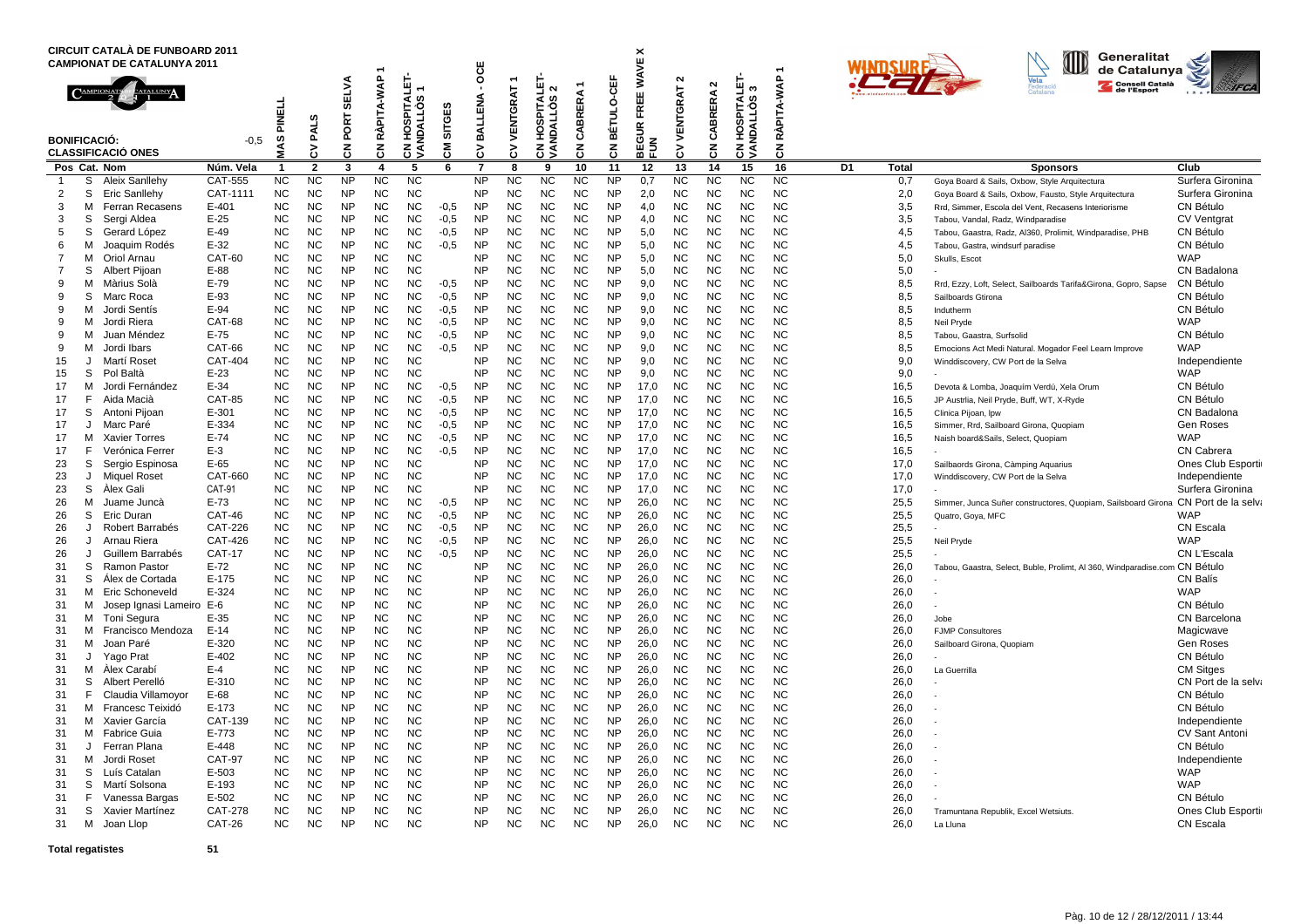| <b>CIRCUIT CATALÀ DE FUNBOARD 2011</b><br><b>CAMPIONAT DE CATALUNYA 2011</b><br>$\bigcap_{\text{AMP}}$<br>CATALUNY<br><b>BONIFICACIÓ:</b> | $-0,5$<br>ທ | u. | ⊢ ∿<br>- | -<br>ш<br>ш |   | ิ<br>ທ<br>ທ ≓<br>ᆂᄛ | ≃ | ۰ш<br>≃      | $\check{ }$<br>⌒<br>. . | $\sim$ | ш | - 67<br>. . | - |  | ID | Generalitat<br>de Catalunya<br>Consell Català | Ś<br>⋗ |  |
|-------------------------------------------------------------------------------------------------------------------------------------------|-------------|----|----------|-------------|---|---------------------|---|--------------|-------------------------|--------|---|-------------|---|--|----|-----------------------------------------------|--------|--|
| <b>CLASSIFICACIÓ ONES</b>                                                                                                                 |             |    | د ن      | ن           | ە | خ ن                 |   | $\mathbf{c}$ | ר ש<br>மட               |        |   | د ن         |   |  |    |                                               |        |  |

# **MÀSTERS**

| Pos Cat. Nom             | Núm. Vela     |           |           |           |     |           |        |           |           |           | 10        |           | 12   |           | 14   | 15        | 16        | D1 | <b>Total</b> | <b>Sponsors</b>                                     | Club       |
|--------------------------|---------------|-----------|-----------|-----------|-----|-----------|--------|-----------|-----------|-----------|-----------|-----------|------|-----------|------|-----------|-----------|----|--------------|-----------------------------------------------------|------------|
| Ferran Recasens          | E-401         | NC.       | <b>NC</b> | <b>NP</b> | NС  | NC.       | $-0.5$ | <b>NP</b> | <b>NC</b> | NС        | <b>NC</b> | <b>NP</b> |      | NC.       | NC.  | <b>NC</b> | NC.       |    | 0.2          | Rrd, Simmer, Escola del Vent, Recasens Interiorisme | CN Bétulo  |
| Oriol Arnau              | CAT-60        | NC.       | <b>NC</b> | <b>NP</b> | NC. | <b>NC</b> |        | NP        | <b>NC</b> | ΝC        | ΝC        | <b>NP</b> | 2.0  | ΝC        | ΝC   | ΝC        | NC.       |    | 2,0          | Skulls, Escot                                       | <b>WAP</b> |
| Joaquim Rodés            | $E-32$        | NC.       | <b>NC</b> | <b>NP</b> | NC. | NC.       | $-0.5$ | NP        | NC.       | ΝC        | ΝC        | <b>NP</b> | 3.0  | <b>NC</b> | NC.  | ΝC        | <b>NC</b> |    | 2.5          | Sailboards Girona, Loft Sails                       | CN Bétulo  |
| Màrius Solà              | $E-79$        | NC.       | <b>NC</b> | <b>NP</b> | NC. | NC.       | $-0.5$ | <b>NP</b> | <b>NC</b> | NC.       | NC.       | <b>NP</b> | 4,0  | <b>NC</b> | NC.  | ΝC        | NC.       |    | 3,5          | Doctor X, Sapse.com                                 | CN Bétulo  |
| Jordi Sentís             | $E-94$        | NC.       | <b>NC</b> | <b>NP</b> | NC. | NC.       | $-0.5$ | NP        | NC.       | NC.       | NC.       | <b>NP</b> | 4.0  | NC.       | NC.  | NC.       | NC.       |    | 3,5          | Indutherm                                           | CN Bétulo  |
| Jordi Riera              | CAT-68        | NC.       | <b>NC</b> | <b>NP</b> | NC. | NC.       | $-0.5$ | NP        | NC.       | <b>NC</b> | <b>NC</b> | NP        | 4.0  | NC.       | NC.  | ΝC        | NC.       |    | 3,5          |                                                     | <b>WAP</b> |
| Jordi Ibars              | CAT-66        | NC.       | <b>NC</b> | <b>NP</b> | NC. | NC.       | $-0.5$ | NP        | NC.       | NC.       | ΝC        | <b>NP</b> | 4.0  | NC.       | NC.  | ΝC        | NC.       |    | 3,5          | Mogador                                             | <b>WAP</b> |
| Juan Méndez              | $E-75$        | <b>NC</b> | <b>NC</b> | <b>NP</b> | NC. | <b>NC</b> | $-0.5$ | <b>NP</b> | NC.       | ΝC        | NC.       | <b>NP</b> | 4.0  | NC.       | NC.  | ΝC        | NC.       |    | 3,5          | <b>Secret Sails</b>                                 | CN Bétulo  |
| Jordi Fernández          | $E-34$        | NC.       | <b>NC</b> | <b>NP</b> | NC. | NC.       | $-0.5$ | <b>NP</b> | NC.       | ΝC        | NC.       | <b>NP</b> | 9.0  | NC.       | NC.  | NС        | NC.       |    | 8,5          | Devota & Lomba                                      | CN Bétulo  |
| <b>Xavier Torres</b>     | $E-74$        | NC.       | <b>NC</b> | <b>NP</b> | NC. | NC.       | $-0.5$ | NP        | NC.       | ΝC        | <b>NC</b> | <b>NP</b> | 9.0  | <b>NC</b> | ΝC   | ΝC        | <b>NC</b> |    | 8,5          | Naish Boards & Sails                                | <b>WAP</b> |
| Jaume Juncà              | <b>CAT-73</b> | <b>NC</b> | <b>NC</b> | <b>NP</b> | NC. | NC        | $-0.5$ | NP        | <b>NC</b> | NC.       | <b>NC</b> | <b>NP</b> | 11.0 | <b>NC</b> | NC.  | ΝC        | NC.       |    | 10,5         | Juncà Sañer Constructor                             | <b>WAP</b> |
| Joan Llop                | CAT-26        | NC.       | <b>NC</b> | <b>NP</b> | NC. | NC.       |        | NP.       | <b>NC</b> | NC.       | NC.       | <b>NP</b> | 11.0 | NC.       | NC.  | NC.       | NC.       |    | 11,0         | La Lluna                                            | CN Escala  |
| Josep Ignasi Lameiro E-6 |               | NC.       | <b>NC</b> | <b>NP</b> | NC. | NC.       |        | NP        | NC.       | NC.       | NC.       | <b>NP</b> | 11.0 | NC.       | NC . | ΝC        | NC.       |    | 11,0         | Tabou                                               | CN Bétulo  |
| Xavier García            | CAT-127       | NC.       | <b>NC</b> | <b>NP</b> | NC. | <b>NC</b> |        | <b>NP</b> | NC.       | ΝC        | ΝC        | <b>NP</b> | 11.0 | <b>NC</b> | NC.  | ΝC        | NC.       |    | 11,0         |                                                     | <b>WAP</b> |
| Francesc Teixidó         | CAT-173       | NC.       | <b>NC</b> | <b>NP</b> | NC. | NC.       |        | <b>NP</b> | NC.       | NC.       | ΝC        | <b>NP</b> | 11.0 | <b>NC</b> | NC.  | ΝC        | NC.       |    | 11,0         |                                                     | CN Bétulo  |
| Joan Paré                | CAT-320       | NC.       | <b>NC</b> | <b>NP</b> | ΝC  | <b>NC</b> |        | NP        | NC.       | NC        | <b>NC</b> | <b>NP</b> | 11,0 | <b>NC</b> | NC.  | ΝC        | <b>NC</b> |    | 11,0         | Quopiam, Sailbaords Girona                          | GEN        |

**Total regatistes**

**<sup>16</sup>**

|    | <b>JUVENILS</b>           |                |           |           |           |           |           |        |           |           |     |           |           |     |     |     |     |           |    |      |                            |                    |
|----|---------------------------|----------------|-----------|-----------|-----------|-----------|-----------|--------|-----------|-----------|-----|-----------|-----------|-----|-----|-----|-----|-----------|----|------|----------------------------|--------------------|
|    | Pos Cat. Nom              | Núm.<br>Vela   |           |           |           |           |           |        |           |           |     |           |           |     |     |     |     | 16.       | D1 | Tota | Sponsors                   | Club               |
|    | Martí Roset               | CAT-404        | <b>NC</b> | <b>NC</b> | ΝP        | NC.       | <b>NC</b> |        | NΡ        | NC.       | NC. | <b>NC</b> | NP.       | 0.7 | NC. | NC. | NC. | NC.       |    | 0,7  |                            | CN Port de la Selv |
|    | Marc Paré                 | CAT-334        | NC        | NC        | NP        | <b>NC</b> | NC.       | $-0,5$ | <b>NP</b> | NC.       | NC. | NC.       | NP        | 2.0 | NC. | NC. | NC. | NC.       |    |      | Quopiam, Sailbaords Girona | GEN                |
|    | Robert Barrabés           | <b>CAT-226</b> | <b>NC</b> | <b>NC</b> | ΝP        | NC        | NC.       | $-0.5$ | <b>NP</b> | NС        | NC. | NC.       | NP.       | 3.0 | NC. | ΝC  | NC. | NC.       |    | 2,5  |                            | CN Escala          |
| 3  | Arnau Riera               | CAT-426        | NC.       | <b>NC</b> | <b>NP</b> | NC.       | NC.       | $-0.5$ | NP.       | NС        | NC. | NC.       | NP.       | 3.0 | NC. | ΝC  | NC. | NC.       |    | 2,5  |                            | <b>WAP</b>         |
|    | <b>Guillem Barrabades</b> | <b>CAT-17</b>  | <b>NC</b> | <b>NC</b> | <b>NP</b> | <b>NC</b> | <b>NC</b> | $-0.5$ | <b>NP</b> | NC        | NC. | NC.       | <b>NP</b> | 3.0 | NC. | NC. | NC. | NC.       |    | 2,5  |                            | CN Escala          |
| 6. | Yago Prat                 | $E-851$        | NC.       | <b>NC</b> | <b>NP</b> | <b>NC</b> | NC        |        | NP        | NC.       | NC. | NC.       | NP.       | 3,0 | NC. | NС  | NC. | NC.       |    | 3,0  |                            | CN Bétulo          |
| 6. | Miquel Roset              | CAT-660        | <b>NC</b> | <b>NC</b> | <b>NP</b> | NC        | <b>NC</b> |        | NP        | <b>NC</b> | ΝC  |           | <b>NP</b> | 3.0 | NC. | NC. | NC. | <b>NC</b> |    | 3,0  |                            | CN Port de la Selv |
| b  | Ferran Plana              | E-448          | NC        | NC.       | <b>NP</b> | NC.       | NC        |        | NP        | NC        | NC. | NC.       | NP.       | 3,0 | NС  | NС  | NC. | NC.       |    | 3,0  |                            | CN Bétulo          |

### **Total regatistes<sup>8</sup>**

| <b>FÈMINES</b>       |           |           |           |           |           |           |        |           |     |     |     |           |     |           |     |     |           |       |                                           |                   |
|----------------------|-----------|-----------|-----------|-----------|-----------|-----------|--------|-----------|-----|-----|-----|-----------|-----|-----------|-----|-----|-----------|-------|-------------------------------------------|-------------------|
| Pos Cat. Nom         | Núm. Vela |           |           |           |           |           |        |           |     |     | 10  |           |     |           |     |     |           | Total | <b>Sponsors</b>                           | Club              |
| Aida Macià           | E-85      | <b>NC</b> | NC.       | NP        | NC.       | NC.       | $-0.5$ | NP.       | NC. | NC. | NC. | <b>NP</b> | 0.7 | NC        | NC. | NC. | <b>NC</b> |       | JP Austrlia, Neil Pryde, Buff, WT, X-Ryde | CN Bétulo         |
| Verónica Ferrer      | E-3       | <b>NC</b> | NC        | <b>NP</b> | NC.       | NC.       | -0.5   | <b>NP</b> | NC. | NC. | NC. | <b>NP</b> |     | NC.       | NC. | NC. | <b>NC</b> |       |                                           | <b>CN Cabrera</b> |
| Vanessa Vargas       | $E-502$   | <b>NC</b> | <b>NC</b> | NP        | NC.       | <b>NC</b> |        | <b>NP</b> | NC. | NC. | NC. | <b>NP</b> | 3.0 | <b>NC</b> | NC. | NC. | <b>NC</b> | 3,0   |                                           | CN Bétulo         |
| F Claudia Villamoyor | E-68      | <b>NC</b> | <b>NC</b> | <b>NP</b> | <b>NC</b> | NC.       |        | <b>NP</b> | NC. | NC. | NC. | NP        | 3.0 | NC        | NC. | NC. | <b>NC</b> | 3,0   |                                           | CN Bétulo         |

### **Total regatistes<sup>4</sup>**

**NOTES**

| <b>BONIFICACIÓ</b> | Punts de bonificació per assitència a regata sense resultat (Segons acord d'Assamblea General Ordinària de 11/11/2007)                                              |
|--------------------|---------------------------------------------------------------------------------------------------------------------------------------------------------------------|
| NC.                | Regata no convocada i sense puntuació                                                                                                                               |
| ΝP                 | Regata no puntuable                                                                                                                                                 |
| D1, D2, D3         | Descarts (1-3 esdeveniments 0 descarts, 4-6 esdeveniments 1 descarts, 7-8 esdeveniments 2 descarts, més de 9 esdeveniments 3 descarts)                              |
| <b>MASTERS</b>     | Regatistes que en l'any d'emissió de la Ilicència tinguin més de 35 anys. Nascuts el 1974 o després. Prevaldrà el que indigui la Ilicència.                         |
| <b>JUVENILS</b>    | Regatistes que en l'any d'emissió de la Ilicència tinguin menys de 18 anys. Nascuts el 1991 o després i no més tard de 1994. Prevaldrà el que indiqui la Ilicència. |
| <b>FCV</b>         | Regatistes sense Ilicència de la FCV                                                                                                                                |